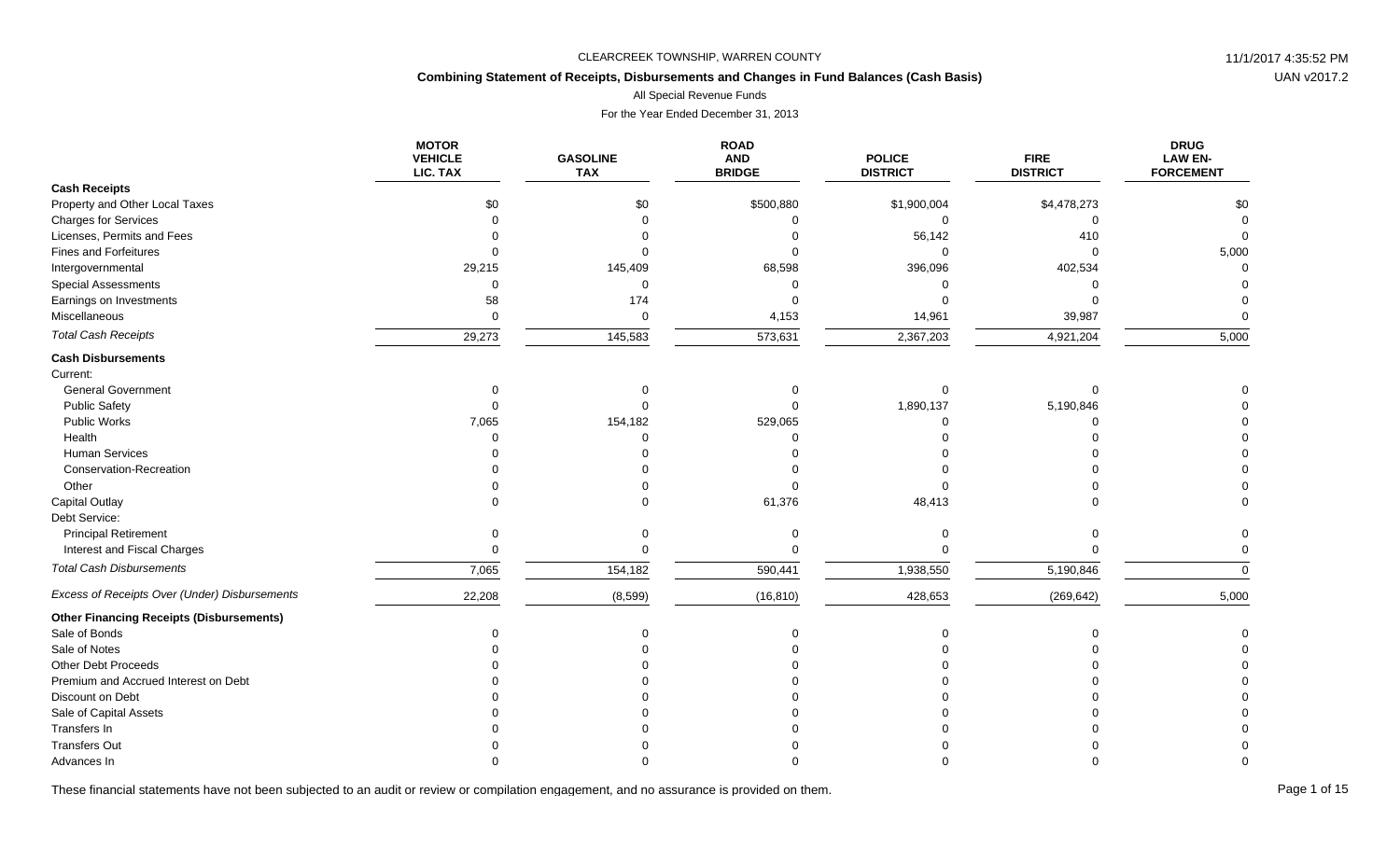# **Combining Statement of Receipts, Disbursements and Changes in Fund Balances (Cash Basis)**

# All Special Revenue Funds

|                                                       | <b>MOTOR</b><br><b>VEHICLE</b><br>LIC. TAX | <b>GASOLINE</b><br><b>TAX</b> | <b>ROAD</b><br><b>AND</b><br><b>BRIDGE</b> | <b>POLICE</b><br><b>DISTRICT</b> | <b>FIRE</b><br><b>DISTRICT</b> | <b>DRUG</b><br><b>LAW EN-</b><br><b>FORCEMENT</b> |
|-------------------------------------------------------|--------------------------------------------|-------------------------------|--------------------------------------------|----------------------------------|--------------------------------|---------------------------------------------------|
| Advances Out                                          |                                            |                               |                                            |                                  |                                |                                                   |
| <b>Other Financing Sources</b>                        |                                            |                               |                                            |                                  |                                |                                                   |
| <b>Other Financing Uses</b>                           |                                            |                               |                                            |                                  |                                |                                                   |
| <b>Total Other Financing Receipts (Disbursements)</b> |                                            |                               |                                            |                                  |                                |                                                   |
| Special Item                                          |                                            |                               |                                            |                                  |                                |                                                   |
| <b>Extraordinary Item</b>                             |                                            |                               |                                            |                                  |                                |                                                   |
| Net Change in Fund Cash Balances                      | 22,208                                     | (8,599)                       | (16, 810)                                  | 428,653                          | (269, 642)                     | 5,000                                             |
| Fund Cash Balances, January 1                         | 22,533                                     | 150,218                       | 332,012                                    | 3,092,154                        | 7,413,186                      | 0                                                 |
| Fund Cash Balances, December 31                       |                                            |                               |                                            |                                  |                                |                                                   |
| Nonspendable                                          |                                            |                               |                                            |                                  |                                |                                                   |
| Restricted                                            | 44,741                                     | 141,619                       | 315,202                                    | 3,520,807                        | 7,143,544                      | 5,000                                             |
| Committed                                             |                                            |                               |                                            |                                  |                                |                                                   |
| Assigned                                              |                                            |                               |                                            |                                  |                                |                                                   |
| Unassigned (Deficit)                                  |                                            |                               |                                            |                                  |                                |                                                   |
| Fund Cash Balances, December 31                       | \$44,741                                   | \$141,619                     | \$315,202                                  | \$3,520,807                      | \$7,143,544                    | \$5,000                                           |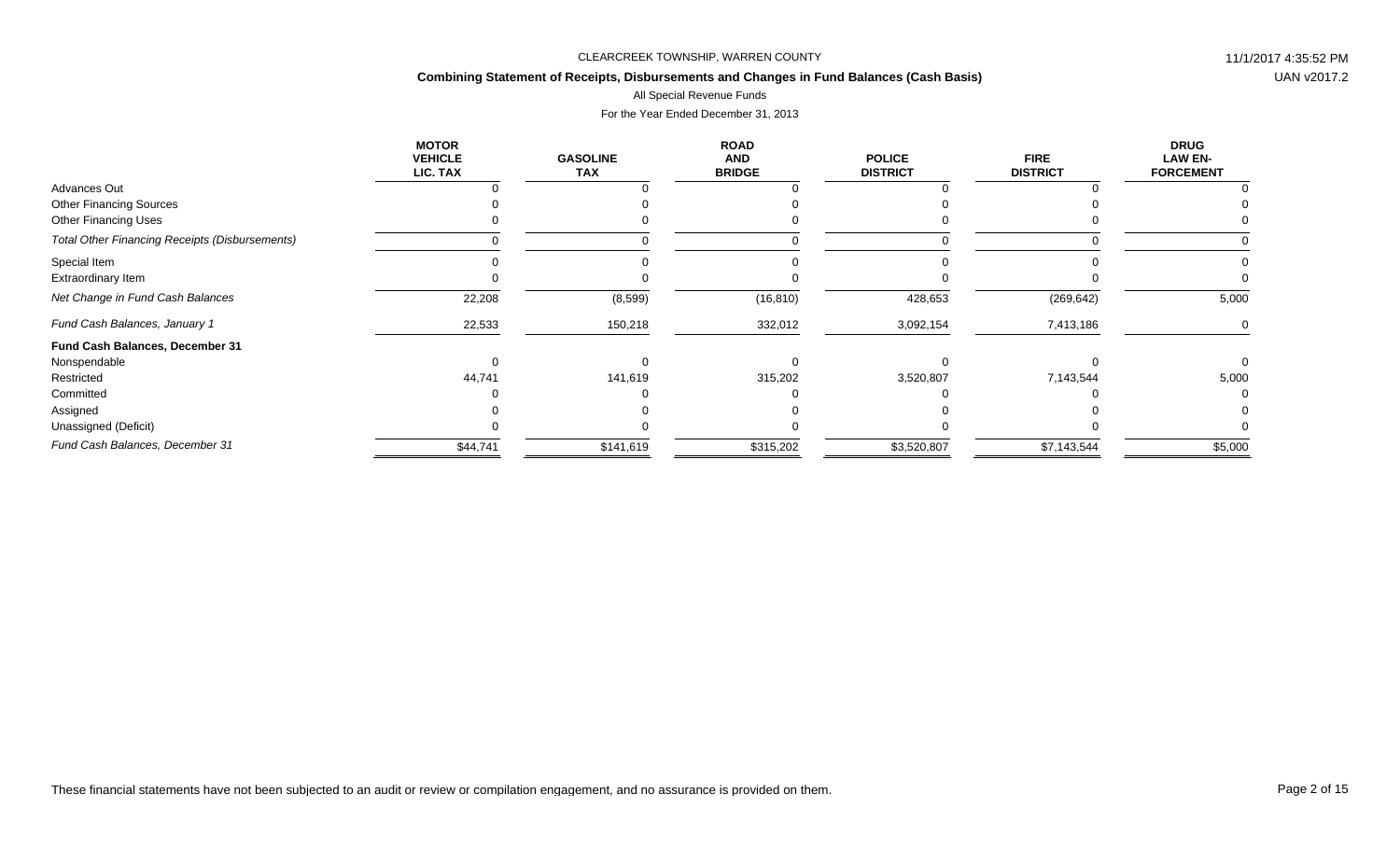# **Combining Statement of Receipts, Disbursements and Changes in Fund Balances (Cash Basis)**

All Special Revenue Funds

|                                                                | <b>MOTOR</b><br><b>VEHICLE</b><br>LIC. TAX | <b>GASOLINE</b><br><b>TAX</b> | <b>ROAD</b><br><b>AND</b><br><b>BRIDGE</b> | <b>POLICE</b><br><b>DISTRICT</b> | <b>FIRE</b><br><b>DISTRICT</b> | <b>DRUG</b><br><b>LAW EN-</b><br><b>FORCEMENT</b> |
|----------------------------------------------------------------|--------------------------------------------|-------------------------------|--------------------------------------------|----------------------------------|--------------------------------|---------------------------------------------------|
| <b>GASB 54 Worksheet/Note Disclosure</b>                       |                                            |                               |                                            |                                  |                                |                                                   |
| Net Change in Fund Cash Balances                               | \$22,208                                   | (\$8,599)                     | (\$16,810)                                 | \$428,653                        | (\$269, 642)                   | \$5,000                                           |
| Fund Cash Balances, January 1                                  | 22,533                                     | 150,218                       | 332,012                                    | 3,092,154                        | 7,413,186                      | $\Omega$                                          |
| Fund Cash Balances, December 31                                | \$44,741                                   | \$141,619                     | \$315,202                                  | \$3,520,807                      | \$7,143,544                    | \$5,000                                           |
| <b>Fund Balances</b><br>Amounts identified as:<br>Nonspendable |                                            |                               |                                            |                                  |                                |                                                   |
| <b>Total Nonspendable</b>                                      | $\mathbf 0$                                | $\Omega$                      | $\mathbf 0$                                | $\mathbf 0$                      | $\Omega$                       | $\Omega$                                          |
| Restricted for:                                                |                                            |                               |                                            |                                  |                                |                                                   |
| capital projects                                               | \$0                                        | \$0                           | \$0                                        | \$0                              | \$0                            | \$0                                               |
| Drug and Alcohol Education and Enforcement                     |                                            |                               |                                            |                                  |                                | 5,000                                             |
| <b>Emergency Medical Services</b>                              |                                            |                               |                                            |                                  |                                |                                                   |
| Fire Operations                                                |                                            |                               |                                            |                                  | 7,143,544                      |                                                   |
| government vending                                             |                                            |                               |                                            |                                  |                                |                                                   |
| police education                                               |                                            |                               |                                            |                                  |                                |                                                   |
| <b>Police Operations</b>                                       |                                            |                               |                                            | 3,520,807                        |                                |                                                   |
| <b>Recreation Programs</b>                                     |                                            |                               |                                            |                                  |                                |                                                   |
| Road and Bridge Maintenance and Improvements                   | 44,741                                     | 141,619                       | 315,202                                    |                                  |                                |                                                   |
| <b>Street Lighting Districts</b>                               | O                                          |                               | $\Omega$                                   |                                  |                                |                                                   |
| <b>Total Restricted</b>                                        | 44,741                                     | 141,619                       | 315,202                                    | 3,520,807                        | 7,143,544                      | 5,000                                             |
| Committed to:                                                  |                                            |                               |                                            |                                  |                                |                                                   |
| <b>Total Committed</b>                                         | $\mathbf 0$                                | $\mathbf 0$                   | 0                                          | 0                                | $\Omega$                       | $\Omega$                                          |
| Assigned to:                                                   |                                            |                               |                                            |                                  |                                |                                                   |
| <b>Total Assigned</b>                                          | 0                                          | 0                             | $\mathbf 0$                                | $\mathbf 0$                      | $\Omega$                       | $\mathbf 0$                                       |
| Unassigned                                                     | $\mathbf 0$                                | $\Omega$                      | $\mathbf 0$                                | 0                                | $\Omega$                       | $\Omega$                                          |
| Total Fund Cash Balances, December 31                          | \$44,741                                   | \$141,619                     | \$315,202                                  | \$3,520,807                      | \$7,143,544                    | \$5,000                                           |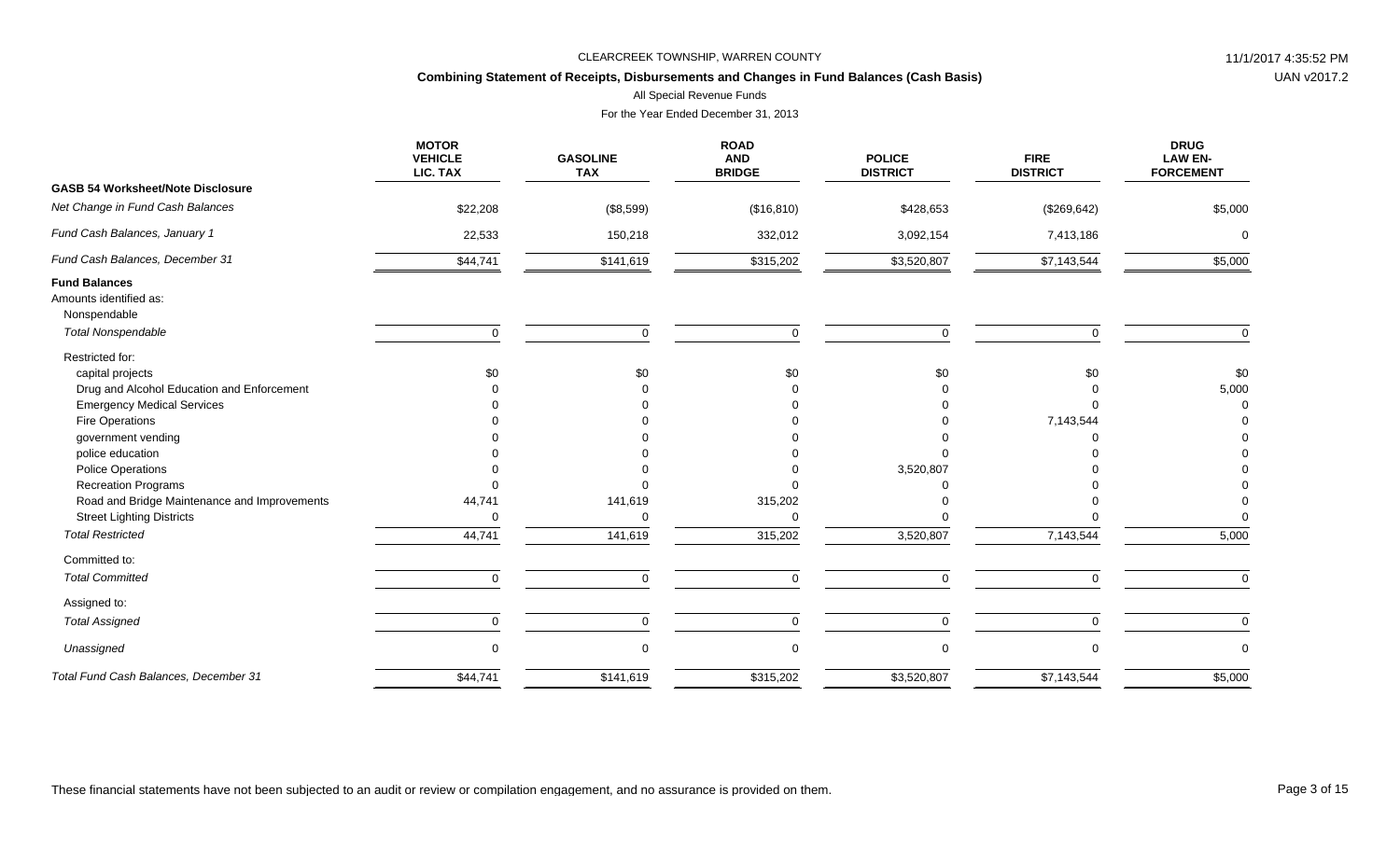# **Combining Statement of Receipts, Disbursements and Changes in Fund Balances (Cash Basis)**

All Special Revenue Funds

For the Year Ended December 31, 2013

|                                                 | <b>PERMISSIVE</b><br><b>MOTOR VEH</b><br><b>LICENSE</b> | <b>LAW EN-</b><br><b>FORCEMENT</b><br><b>TRUST</b> | <b>ENFORCE-</b><br><b>MENT AND</b><br><b>EDUCATION</b> | <b>FIRE &amp; RSC</b><br><b>AMBULANCE</b><br><b>EMS SERV</b> | <b>LIGHTING</b> | <b>NORTH</b><br><b>BUNNELL</b><br><b>HILL</b> |
|-------------------------------------------------|---------------------------------------------------------|----------------------------------------------------|--------------------------------------------------------|--------------------------------------------------------------|-----------------|-----------------------------------------------|
| <b>Cash Receipts</b>                            |                                                         |                                                    |                                                        |                                                              |                 |                                               |
| Property and Other Local Taxes                  | \$0                                                     | \$0                                                | \$0                                                    | \$0                                                          | \$0             | \$0                                           |
| <b>Charges for Services</b>                     |                                                         |                                                    | $\Omega$                                               | 517,667                                                      | $\Omega$        |                                               |
| Licenses, Permits and Fees                      |                                                         |                                                    | 0                                                      | $\Omega$                                                     |                 |                                               |
| <b>Fines and Forfeitures</b>                    |                                                         |                                                    | 438                                                    |                                                              |                 |                                               |
| Intergovernmental                               | 131,598                                                 |                                                    | $\Omega$                                               |                                                              |                 | 9,796                                         |
| <b>Special Assessments</b>                      | $\Omega$                                                |                                                    |                                                        |                                                              | 155,516         |                                               |
| Earnings on Investments                         | 15                                                      |                                                    |                                                        |                                                              | $\Omega$        |                                               |
| Miscellaneous                                   | $\Omega$                                                |                                                    | $\Omega$                                               |                                                              | $\Omega$        |                                               |
| <b>Total Cash Receipts</b>                      | 131,613                                                 | $\Omega$                                           | 438                                                    | 517,667                                                      | 155,516         | 9,796                                         |
| <b>Cash Disbursements</b>                       |                                                         |                                                    |                                                        |                                                              |                 |                                               |
| Current:                                        |                                                         |                                                    |                                                        |                                                              |                 |                                               |
| <b>General Government</b>                       |                                                         |                                                    |                                                        | $\Omega$                                                     |                 |                                               |
| <b>Public Safety</b>                            |                                                         |                                                    |                                                        | 522,584                                                      |                 |                                               |
| Public Works                                    | 83,266                                                  |                                                    |                                                        |                                                              | 155,430         |                                               |
| Health                                          |                                                         |                                                    |                                                        |                                                              | $\Omega$        |                                               |
| <b>Human Services</b>                           |                                                         |                                                    |                                                        |                                                              |                 |                                               |
| Conservation-Recreation                         |                                                         |                                                    |                                                        |                                                              |                 |                                               |
| Other                                           |                                                         |                                                    |                                                        |                                                              |                 |                                               |
| <b>Capital Outlay</b>                           |                                                         |                                                    |                                                        | 216,979                                                      |                 |                                               |
| Debt Service:                                   |                                                         |                                                    |                                                        |                                                              |                 |                                               |
| <b>Principal Retirement</b>                     |                                                         |                                                    |                                                        |                                                              |                 |                                               |
| Interest and Fiscal Charges                     | $\Omega$                                                |                                                    | $\Omega$                                               |                                                              | $\Omega$        |                                               |
| <b>Total Cash Disbursements</b>                 | 83,266                                                  | $\Omega$                                           | $\mathbf 0$                                            | 739,563                                                      | 155,430         | $\Omega$                                      |
| Excess of Receipts Over (Under) Disbursements   | 48,347                                                  | $\Omega$                                           | 438                                                    | (221, 896)                                                   | 86              | 9,796                                         |
| <b>Other Financing Receipts (Disbursements)</b> |                                                         |                                                    |                                                        |                                                              |                 |                                               |
| Sale of Bonds                                   |                                                         |                                                    | $\Omega$                                               | $\Omega$                                                     | $\Omega$        |                                               |
| Sale of Notes                                   |                                                         |                                                    |                                                        |                                                              |                 |                                               |
| Other Debt Proceeds                             |                                                         |                                                    |                                                        |                                                              |                 |                                               |
| Premium and Accrued Interest on Debt            |                                                         |                                                    |                                                        |                                                              |                 |                                               |
| Discount on Debt                                |                                                         |                                                    |                                                        |                                                              |                 |                                               |
| Sale of Capital Assets                          |                                                         |                                                    |                                                        |                                                              |                 |                                               |
| Transfers In                                    |                                                         |                                                    |                                                        |                                                              |                 |                                               |
| <b>Transfers Out</b>                            |                                                         |                                                    |                                                        |                                                              |                 |                                               |
| Advances In                                     |                                                         |                                                    |                                                        |                                                              |                 |                                               |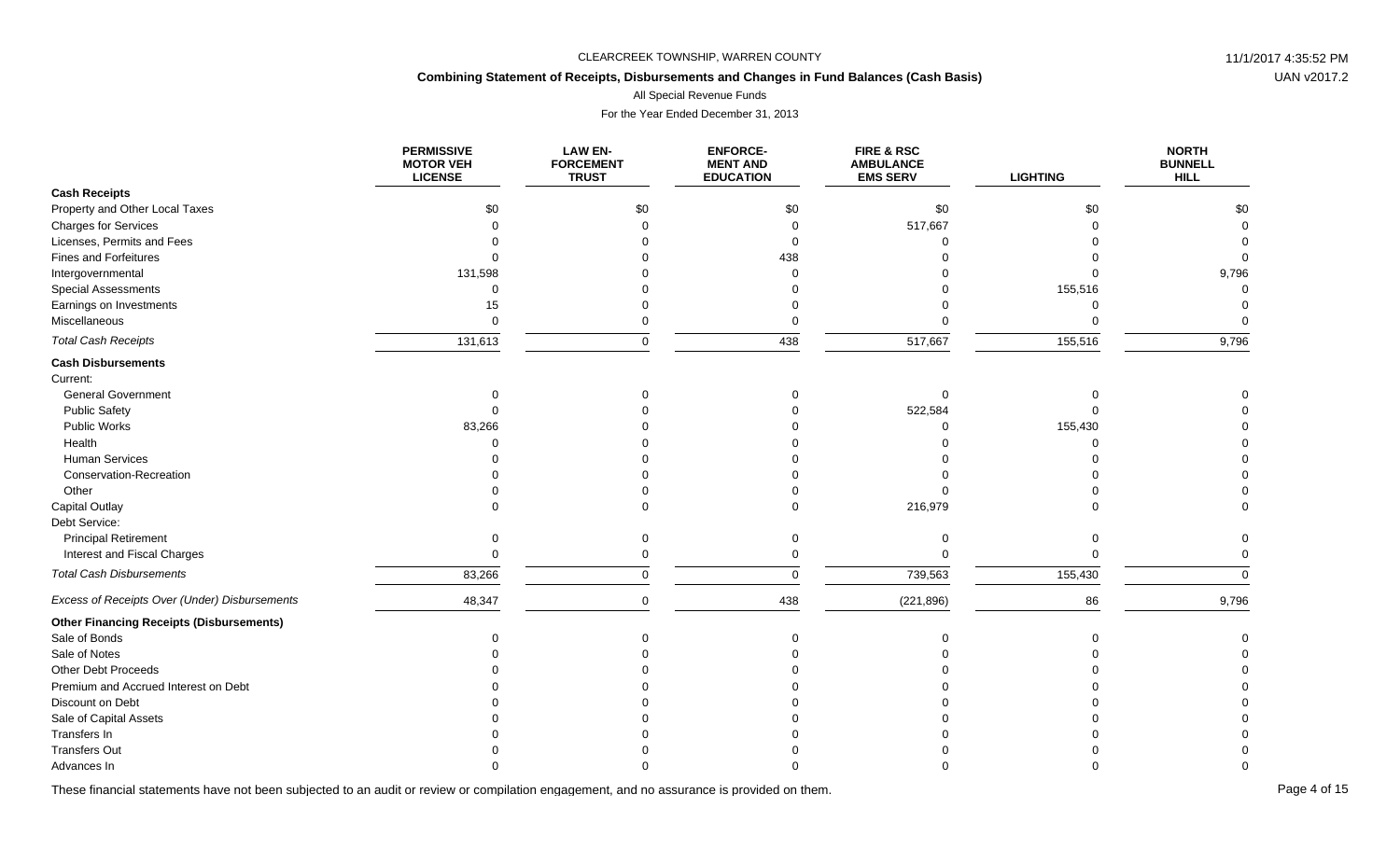# **Combining Statement of Receipts, Disbursements and Changes in Fund Balances (Cash Basis)**

All Special Revenue Funds

|                                                       | <b>PERMISSIVE</b><br><b>MOTOR VEH</b><br><b>LICENSE</b> | <b>LAW EN-</b><br><b>FORCEMENT</b><br><b>TRUST</b> | <b>ENFORCE-</b><br><b>MENT AND</b><br><b>EDUCATION</b> | <b>FIRE &amp; RSC</b><br><b>AMBULANCE</b><br><b>EMS SERV</b> | <b>LIGHTING</b> | <b>NORTH</b><br><b>BUNNELL</b><br><b>HILL</b> |
|-------------------------------------------------------|---------------------------------------------------------|----------------------------------------------------|--------------------------------------------------------|--------------------------------------------------------------|-----------------|-----------------------------------------------|
| Advances Out                                          |                                                         |                                                    |                                                        |                                                              |                 |                                               |
| <b>Other Financing Sources</b>                        |                                                         |                                                    |                                                        |                                                              |                 |                                               |
| <b>Other Financing Uses</b>                           |                                                         |                                                    |                                                        |                                                              |                 |                                               |
| <b>Total Other Financing Receipts (Disbursements)</b> |                                                         |                                                    |                                                        |                                                              |                 |                                               |
| Special Item                                          |                                                         |                                                    |                                                        |                                                              |                 |                                               |
| Extraordinary Item                                    |                                                         |                                                    |                                                        |                                                              |                 |                                               |
| Net Change in Fund Cash Balances                      | 48,347                                                  |                                                    | 438                                                    | (221, 896)                                                   | 86              | 9,796                                         |
| Fund Cash Balances, January 1                         | 183,274                                                 | 20,290                                             | 7,279                                                  | 1,043,064                                                    | 50,647          |                                               |
| Fund Cash Balances, December 31                       |                                                         |                                                    |                                                        |                                                              |                 |                                               |
| Nonspendable                                          |                                                         |                                                    |                                                        |                                                              |                 |                                               |
| Restricted                                            | 231,621                                                 | 20,290                                             | 7,717                                                  | 821,168                                                      | 50,733          | 9,796                                         |
| Committed                                             |                                                         |                                                    |                                                        |                                                              |                 |                                               |
| Assigned                                              |                                                         |                                                    |                                                        |                                                              |                 |                                               |
| Unassigned (Deficit)                                  |                                                         |                                                    |                                                        |                                                              |                 |                                               |
| Fund Cash Balances, December 31                       | \$231,621                                               | \$20,290                                           | \$7,717                                                | \$821,168                                                    | \$50,733        | \$9,796                                       |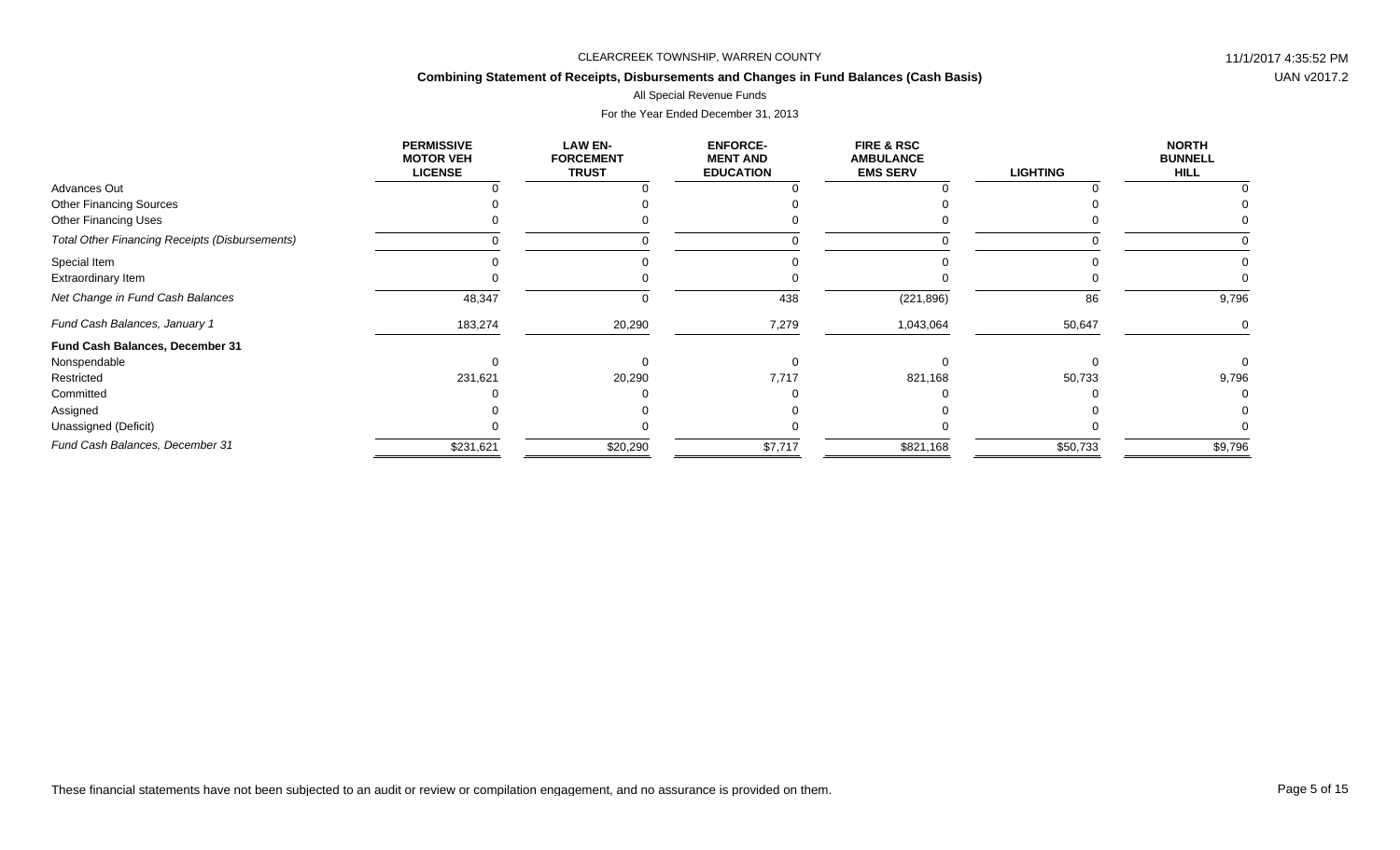# **Combining Statement of Receipts, Disbursements and Changes in Fund Balances (Cash Basis)**

All Special Revenue Funds

|                                                                | <b>PERMISSIVE</b><br><b>MOTOR VEH</b><br><b>LICENSE</b> | <b>LAW EN-</b><br><b>FORCEMENT</b><br><b>TRUST</b> | <b>ENFORCE-</b><br><b>MENT AND</b><br><b>EDUCATION</b> | FIRE & RSC<br><b>AMBULANCE</b><br><b>EMS SERV</b> | <b>LIGHTING</b> | <b>NORTH</b><br><b>BUNNELL</b><br><b>HILL</b> |
|----------------------------------------------------------------|---------------------------------------------------------|----------------------------------------------------|--------------------------------------------------------|---------------------------------------------------|-----------------|-----------------------------------------------|
| <b>GASB 54 Worksheet/Note Disclosure</b>                       |                                                         |                                                    |                                                        |                                                   |                 |                                               |
| Net Change in Fund Cash Balances                               | \$48,347                                                | \$0                                                | \$438                                                  | (\$221,896)                                       | \$86            | \$9,796                                       |
| Fund Cash Balances, January 1                                  | 183,274                                                 | 20,290                                             | 7,279                                                  | 1,043,064                                         | 50,647          | $\Omega$                                      |
| Fund Cash Balances, December 31                                | \$231,621                                               | \$20,290                                           | \$7,717                                                | \$821,168                                         | \$50,733        | \$9,796                                       |
| <b>Fund Balances</b><br>Amounts identified as:<br>Nonspendable |                                                         |                                                    |                                                        |                                                   |                 |                                               |
| <b>Total Nonspendable</b>                                      | $\mathbf 0$                                             | $\Omega$                                           | $\mathbf 0$                                            | $\mathbf 0$                                       | $\Omega$        | $\Omega$                                      |
| Restricted for:                                                |                                                         |                                                    |                                                        |                                                   |                 |                                               |
| capital projects                                               | \$0                                                     | \$0                                                | \$0                                                    | \$0                                               | \$0             | \$0                                           |
| Drug and Alcohol Education and Enforcement                     |                                                         |                                                    |                                                        |                                                   |                 |                                               |
| <b>Emergency Medical Services</b>                              |                                                         |                                                    |                                                        | 821,168                                           |                 |                                               |
| Fire Operations                                                |                                                         |                                                    |                                                        |                                                   |                 |                                               |
| government vending                                             |                                                         |                                                    |                                                        |                                                   |                 |                                               |
| police education                                               |                                                         |                                                    |                                                        |                                                   |                 |                                               |
| <b>Police Operations</b>                                       |                                                         | 20,290                                             | 7,717                                                  |                                                   |                 |                                               |
| <b>Recreation Programs</b>                                     |                                                         |                                                    |                                                        |                                                   |                 |                                               |
| Road and Bridge Maintenance and Improvements                   | 231,621                                                 |                                                    |                                                        |                                                   |                 | 9,796                                         |
| <b>Street Lighting Districts</b>                               | $\Omega$                                                |                                                    |                                                        |                                                   | 50,733          | $\Omega$                                      |
| <b>Total Restricted</b>                                        | 231,621                                                 | 20,290                                             | 7,717                                                  | 821,168                                           | 50,733          | 9,796                                         |
| Committed to:                                                  |                                                         |                                                    |                                                        |                                                   |                 |                                               |
| <b>Total Committed</b>                                         | $\mathbf 0$                                             | $\Omega$                                           | $\mathbf 0$                                            | 0                                                 | $\Omega$        | $\Omega$                                      |
| Assigned to:                                                   |                                                         |                                                    |                                                        |                                                   |                 |                                               |
| <b>Total Assigned</b>                                          | $\mathbf 0$                                             | $\Omega$                                           | $\mathbf 0$                                            | 0                                                 | $\Omega$        | $\mathbf 0$                                   |
| Unassigned                                                     | $\Omega$                                                |                                                    | $\mathbf 0$                                            | $\mathbf 0$                                       | $\Omega$        | $\Omega$                                      |
| Total Fund Cash Balances, December 31                          | \$231,621                                               | \$20,290                                           | \$7,717                                                | \$821,168                                         | \$50,733        | \$9,796                                       |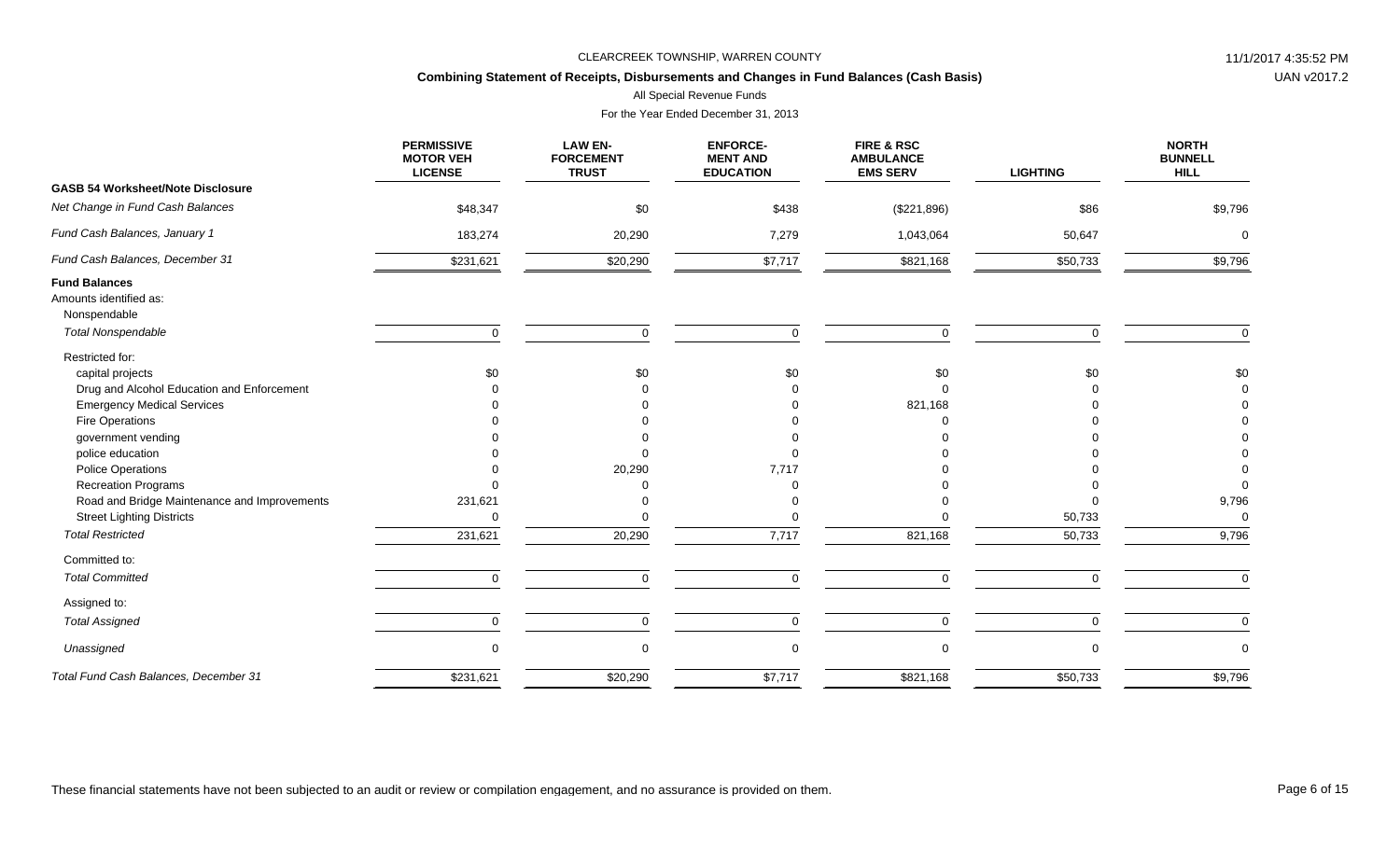# **Combining Statement of Receipts, Disbursements and Changes in Fund Balances (Cash Basis)**

All Special Revenue Funds

For the Year Ended December 31, 2013

|                                                 | <b>MISC</b><br><b>SPECIAL</b><br><b>REVENUE</b> | <b>VENDING</b> | <b>14CF</b> | <b>MISC</b><br><b>SPECIAL</b><br><b>REVENUE</b> | <b>MISC</b><br><b>SPECIAL</b><br><b>REVENUE</b> | <b>MISC</b><br><b>SPECIAL</b><br><b>REVENUE</b> |
|-------------------------------------------------|-------------------------------------------------|----------------|-------------|-------------------------------------------------|-------------------------------------------------|-------------------------------------------------|
| <b>Cash Receipts</b>                            |                                                 |                |             |                                                 |                                                 |                                                 |
| Property and Other Local Taxes                  | \$0                                             | \$0            | \$0         | \$0                                             | \$0                                             | \$0                                             |
| <b>Charges for Services</b>                     |                                                 |                |             | $\Omega$                                        |                                                 |                                                 |
| Licenses, Permits and Fees                      |                                                 |                |             |                                                 |                                                 |                                                 |
| Fines and Forfeitures                           |                                                 |                |             |                                                 |                                                 |                                                 |
| Intergovernmental                               |                                                 |                |             |                                                 |                                                 |                                                 |
| <b>Special Assessments</b>                      |                                                 |                |             |                                                 |                                                 |                                                 |
| Earnings on Investments                         |                                                 |                |             |                                                 |                                                 |                                                 |
| Miscellaneous                                   |                                                 | 1,663          |             |                                                 | 39,800                                          | 13,250                                          |
| <b>Total Cash Receipts</b>                      | $\Omega$                                        | 1,663          | $\Omega$    | $\Omega$                                        | 39,800                                          | 13,250                                          |
| <b>Cash Disbursements</b>                       |                                                 |                |             |                                                 |                                                 |                                                 |
| Current:                                        |                                                 |                |             |                                                 |                                                 |                                                 |
| <b>General Government</b>                       | $\Omega$                                        | 3,275          |             |                                                 | $\Omega$                                        |                                                 |
| <b>Public Safety</b>                            |                                                 |                |             |                                                 | 26,550                                          | 27,304                                          |
| Public Works                                    |                                                 |                |             |                                                 |                                                 |                                                 |
| Health                                          |                                                 |                |             |                                                 |                                                 |                                                 |
| <b>Human Services</b>                           |                                                 |                |             |                                                 |                                                 |                                                 |
| Conservation-Recreation                         |                                                 |                |             |                                                 |                                                 |                                                 |
| Other                                           |                                                 |                |             |                                                 |                                                 |                                                 |
| <b>Capital Outlay</b>                           |                                                 |                |             |                                                 |                                                 |                                                 |
| Debt Service:                                   |                                                 |                |             |                                                 |                                                 |                                                 |
| <b>Principal Retirement</b>                     | $\Omega$                                        |                |             | $\Omega$                                        |                                                 |                                                 |
| Interest and Fiscal Charges                     |                                                 |                |             | ∩                                               |                                                 |                                                 |
| <b>Total Cash Disbursements</b>                 | $\mathbf 0$                                     | 3,275          | 0           | 0                                               | 26,550                                          | 27,304                                          |
| Excess of Receipts Over (Under) Disbursements   | $\mathbf 0$                                     | (1,612)        | $\mathbf 0$ | $\mathbf 0$                                     | 13,250                                          | (14, 054)                                       |
| <b>Other Financing Receipts (Disbursements)</b> |                                                 |                |             |                                                 |                                                 |                                                 |
| Sale of Bonds                                   |                                                 |                |             |                                                 |                                                 |                                                 |
| Sale of Notes                                   |                                                 |                |             |                                                 |                                                 |                                                 |
| Other Debt Proceeds                             |                                                 |                |             |                                                 |                                                 |                                                 |
| Premium and Accrued Interest on Debt            |                                                 |                |             |                                                 |                                                 |                                                 |
| Discount on Debt                                |                                                 |                |             |                                                 |                                                 |                                                 |
| Sale of Capital Assets                          |                                                 |                |             |                                                 |                                                 |                                                 |
| Transfers In                                    |                                                 |                |             |                                                 |                                                 |                                                 |
| <b>Transfers Out</b>                            |                                                 |                |             |                                                 |                                                 |                                                 |
| Advances In                                     |                                                 |                |             |                                                 |                                                 |                                                 |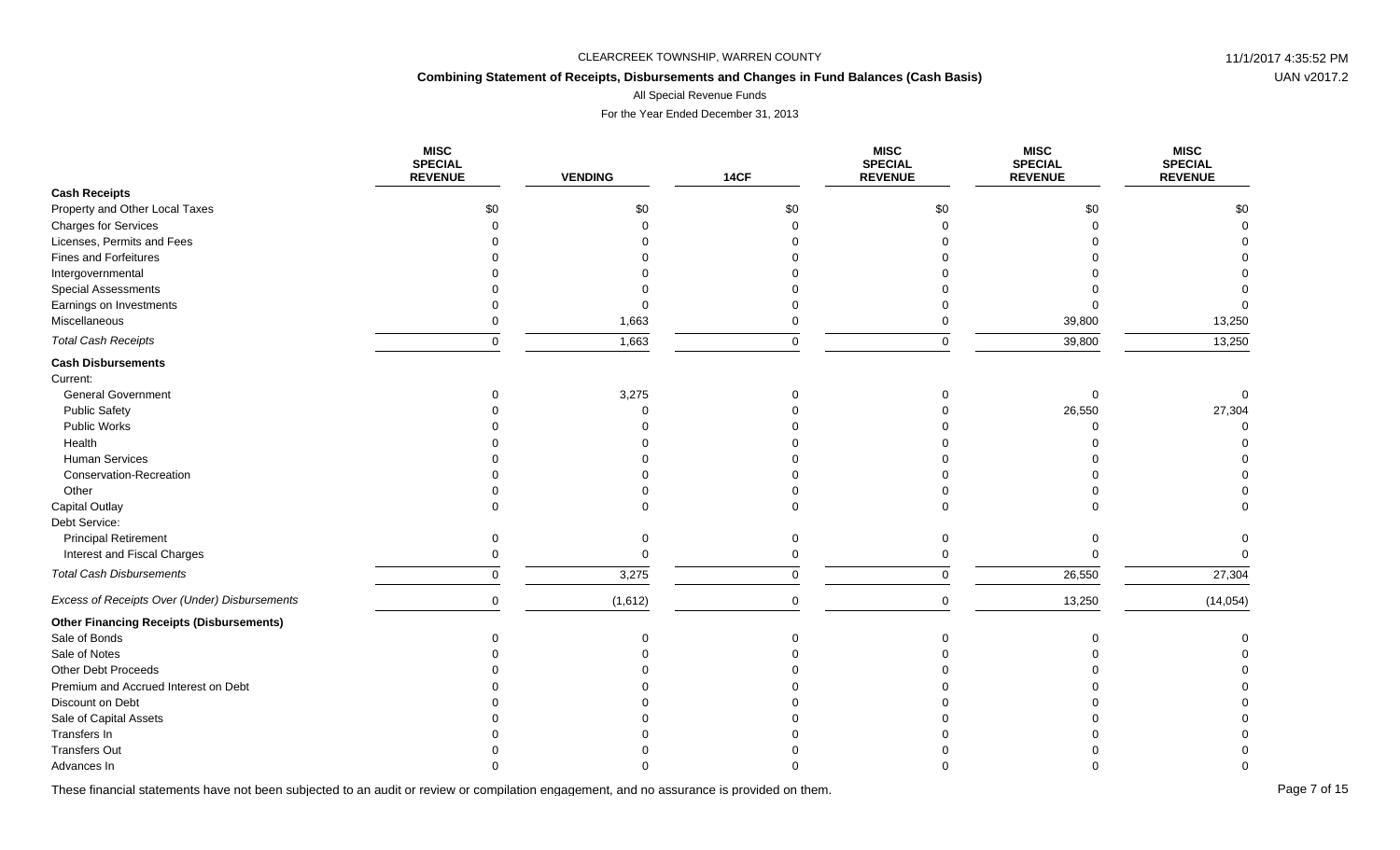# **Combining Statement of Receipts, Disbursements and Changes in Fund Balances (Cash Basis)**

# All Special Revenue Funds

|                                                       | MISC<br><b>SPECIAL</b><br><b>REVENUE</b> | <b>VENDING</b> | <b>14CF</b> | <b>MISC</b><br><b>SPECIAL</b><br><b>REVENUE</b> | MISC<br><b>SPECIAL</b><br><b>REVENUE</b> | <b>MISC</b><br><b>SPECIAL</b><br><b>REVENUE</b> |
|-------------------------------------------------------|------------------------------------------|----------------|-------------|-------------------------------------------------|------------------------------------------|-------------------------------------------------|
| <b>Advances Out</b>                                   |                                          |                |             |                                                 |                                          |                                                 |
| <b>Other Financing Sources</b>                        |                                          |                |             |                                                 |                                          |                                                 |
| <b>Other Financing Uses</b>                           |                                          |                |             |                                                 |                                          |                                                 |
| <b>Total Other Financing Receipts (Disbursements)</b> |                                          |                |             |                                                 |                                          |                                                 |
| Special Item                                          |                                          |                |             |                                                 |                                          |                                                 |
| Extraordinary Item                                    |                                          |                |             |                                                 |                                          |                                                 |
| Net Change in Fund Cash Balances                      |                                          | (1,612)        |             |                                                 | 13,250                                   | (14, 054)                                       |
| Fund Cash Balances, January 1                         | 13,333                                   | 2,892          | 699         | 2,500                                           |                                          | 29,516                                          |
| Fund Cash Balances, December 31                       |                                          |                |             |                                                 |                                          |                                                 |
| Nonspendable                                          |                                          |                |             |                                                 |                                          |                                                 |
| Restricted                                            | 13,333                                   | 1,280          | 699         | 2,500                                           | 13,250                                   | 15,462                                          |
| Committed                                             |                                          |                |             |                                                 |                                          |                                                 |
| Assigned                                              |                                          |                |             |                                                 |                                          |                                                 |
| Unassigned (Deficit)                                  |                                          |                |             |                                                 |                                          |                                                 |
| Fund Cash Balances, December 31                       | \$13,333                                 | \$1,280        | \$699       | \$2,500                                         | \$13,250                                 | \$15,462                                        |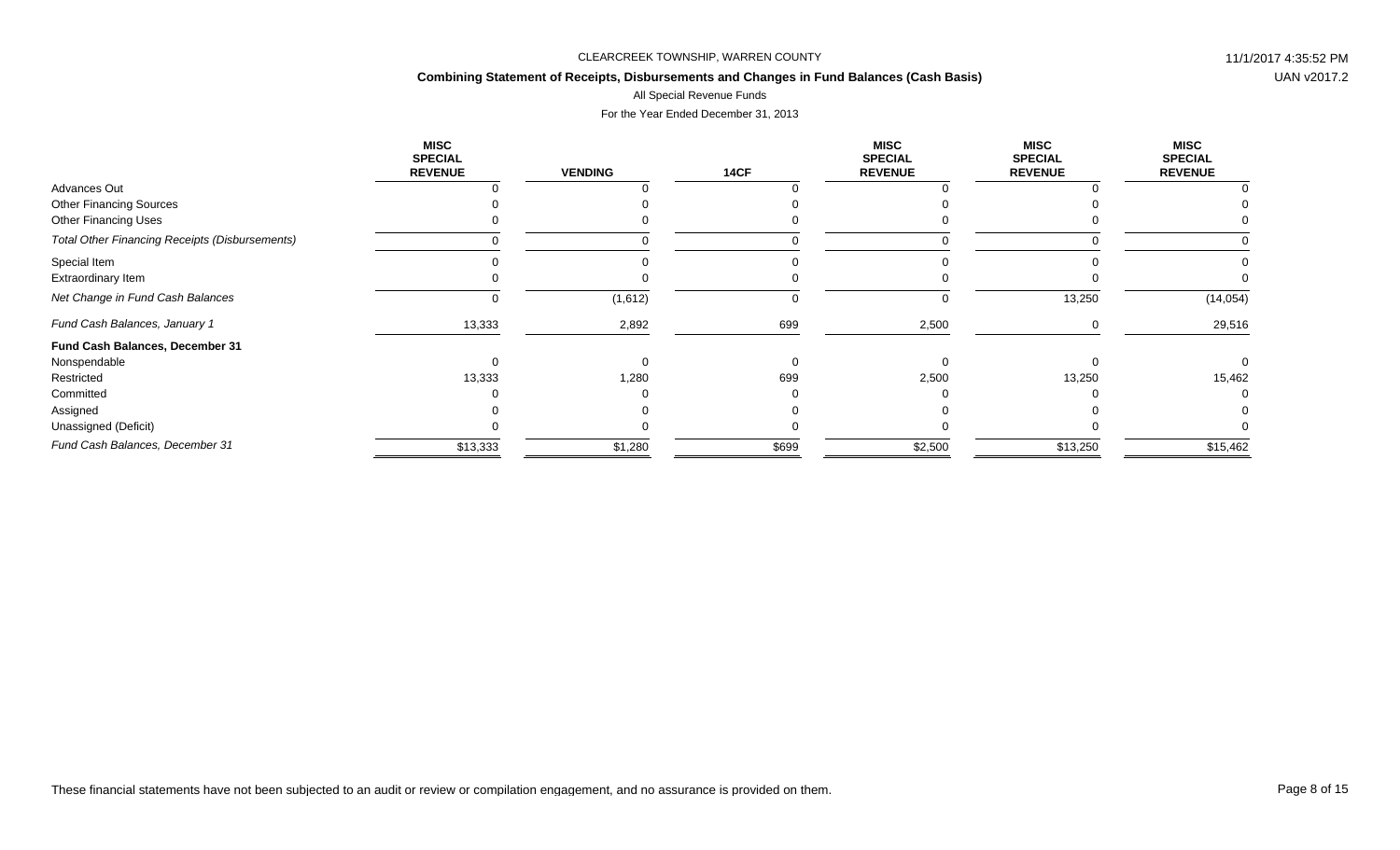# **Combining Statement of Receipts, Disbursements and Changes in Fund Balances (Cash Basis)**

All Special Revenue Funds

|                                                                | <b>MISC</b><br><b>SPECIAL</b><br><b>REVENUE</b> | <b>VENDING</b> | 14CF        | <b>MISC</b><br><b>SPECIAL</b><br><b>REVENUE</b> | <b>MISC</b><br><b>SPECIAL</b><br><b>REVENUE</b> | <b>MISC</b><br><b>SPECIAL</b><br><b>REVENUE</b> |
|----------------------------------------------------------------|-------------------------------------------------|----------------|-------------|-------------------------------------------------|-------------------------------------------------|-------------------------------------------------|
| <b>GASB 54 Worksheet/Note Disclosure</b>                       |                                                 |                |             |                                                 |                                                 |                                                 |
| Net Change in Fund Cash Balances                               | \$0                                             | (\$1,612)      | \$0         | \$0                                             | \$13,250                                        | (\$14,054)                                      |
| Fund Cash Balances, January 1                                  | 13,333                                          | 2,892          | 699         | 2,500                                           | $\Omega$                                        | 29,516                                          |
| Fund Cash Balances, December 31                                | \$13,333                                        | \$1,280        | \$699       | \$2,500                                         | \$13,250                                        | \$15,462                                        |
| <b>Fund Balances</b><br>Amounts identified as:<br>Nonspendable |                                                 |                |             |                                                 |                                                 |                                                 |
| <b>Total Nonspendable</b>                                      | $\mathbf 0$                                     | $\Omega$       | $\mathbf 0$ | $\Omega$                                        | $\Omega$                                        | $\Omega$                                        |
| Restricted for:                                                |                                                 |                |             |                                                 |                                                 |                                                 |
| capital projects                                               | \$0                                             | \$0            | \$0         | \$0                                             | \$0                                             | \$0                                             |
| Drug and Alcohol Education and Enforcement                     |                                                 |                |             |                                                 |                                                 | $\Omega$                                        |
| <b>Emergency Medical Services</b>                              |                                                 |                |             |                                                 |                                                 | $\Omega$                                        |
| Fire Operations                                                |                                                 |                |             |                                                 |                                                 | 15,462                                          |
| government vending                                             |                                                 | 1,280          | $\Omega$    |                                                 |                                                 |                                                 |
| police education                                               |                                                 |                | 699         |                                                 |                                                 |                                                 |
| <b>Police Operations</b>                                       |                                                 |                |             |                                                 | 13,250                                          |                                                 |
| <b>Recreation Programs</b>                                     |                                                 |                |             | 2,500                                           |                                                 |                                                 |
| Road and Bridge Maintenance and Improvements                   | 13,333                                          |                |             |                                                 |                                                 |                                                 |
| <b>Street Lighting Districts</b>                               | $\Omega$                                        |                | $\Omega$    |                                                 |                                                 |                                                 |
| <b>Total Restricted</b>                                        | 13,333                                          | 1,280          | 699         | 2,500                                           | 13,250                                          | 15,462                                          |
| Committed to:                                                  |                                                 |                |             |                                                 |                                                 |                                                 |
| <b>Total Committed</b>                                         | $\mathbf 0$                                     | $\Omega$       | $\mathbf 0$ | $\Omega$                                        | $\mathbf 0$                                     | $\mathbf 0$                                     |
| Assigned to:                                                   |                                                 |                |             |                                                 |                                                 |                                                 |
| <b>Total Assigned</b>                                          | $\mathbf 0$                                     | $\Omega$       | $\mathbf 0$ | $\Omega$                                        | $\Omega$                                        | $\Omega$                                        |
| Unassigned                                                     | $\mathbf 0$                                     | $\Omega$       | $\mathbf 0$ | 0                                               | $\Omega$                                        | $\Omega$                                        |
| Total Fund Cash Balances, December 31                          | \$13,333                                        | \$1,280        | \$699       | \$2,500                                         | \$13,250                                        | \$15,462                                        |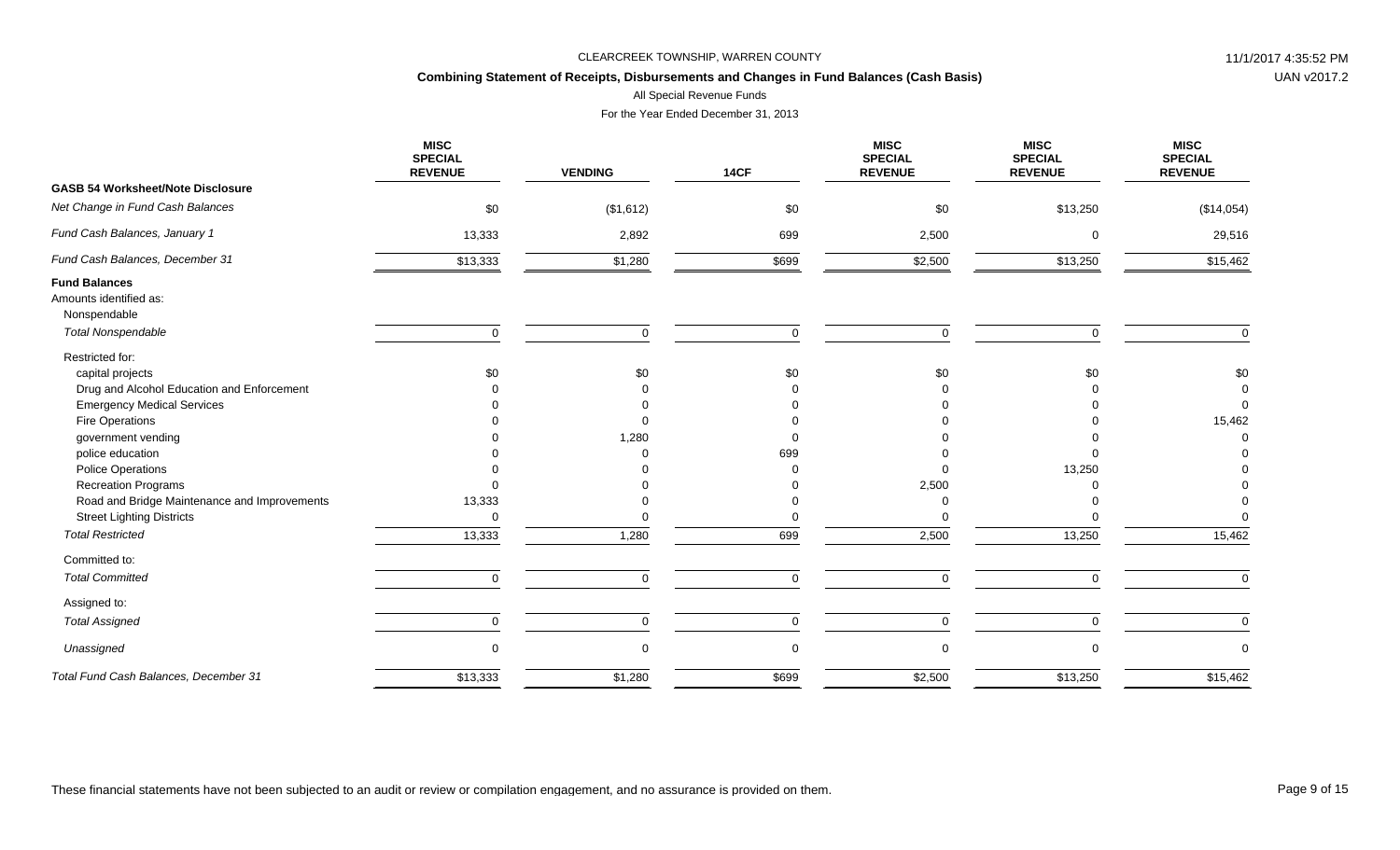# **Combining Statement of Receipts, Disbursements and Changes in Fund Balances (Cash Basis)**

All Special Revenue Funds

For the Year Ended December 31, 2013

|                                                 | <b>FIRE</b><br><b>GRANT</b> | <b>MISC</b><br><b>SPECIAL</b><br><b>REVENUE</b> | <b>MISC</b><br><b>SPECIAL</b><br><b>REVENUE</b> | <b>POLICE GRA</b><br><b>NT</b><br><b>GRANT</b> | <b>HOFFMANN</b><br><b>RESERVE</b> | <b>FEMA</b><br><b>ASSISTANCE</b><br>TO |
|-------------------------------------------------|-----------------------------|-------------------------------------------------|-------------------------------------------------|------------------------------------------------|-----------------------------------|----------------------------------------|
| <b>Cash Receipts</b>                            |                             |                                                 |                                                 |                                                |                                   |                                        |
| Property and Other Local Taxes                  | \$0                         | \$0                                             | \$0                                             | \$0                                            | \$0                               | \$0                                    |
| <b>Charges for Services</b>                     |                             |                                                 |                                                 |                                                |                                   |                                        |
| Licenses, Permits and Fees                      |                             |                                                 |                                                 |                                                |                                   |                                        |
| Fines and Forfeitures                           |                             |                                                 |                                                 |                                                |                                   |                                        |
| Intergovernmental                               |                             | 3,000                                           |                                                 |                                                |                                   | 201,439                                |
| <b>Special Assessments</b>                      |                             |                                                 |                                                 |                                                |                                   |                                        |
| Earnings on Investments                         |                             |                                                 |                                                 |                                                |                                   |                                        |
| Miscellaneous                                   |                             |                                                 |                                                 |                                                |                                   |                                        |
| <b>Total Cash Receipts</b>                      | $\Omega$                    | 3,000                                           |                                                 |                                                | $\Omega$                          | 201,439                                |
| <b>Cash Disbursements</b>                       |                             |                                                 |                                                 |                                                |                                   |                                        |
| Current:                                        |                             |                                                 |                                                 |                                                |                                   |                                        |
| <b>General Government</b>                       |                             |                                                 |                                                 | $\Omega$                                       |                                   |                                        |
| <b>Public Safety</b>                            |                             | 7,309                                           |                                                 | 7,108                                          |                                   | 195,461                                |
| Public Works                                    |                             |                                                 |                                                 |                                                |                                   |                                        |
| Health                                          |                             |                                                 |                                                 |                                                |                                   |                                        |
| <b>Human Services</b>                           |                             |                                                 |                                                 |                                                |                                   |                                        |
| Conservation-Recreation                         |                             |                                                 |                                                 |                                                |                                   |                                        |
| Other                                           |                             |                                                 |                                                 |                                                |                                   |                                        |
| <b>Capital Outlay</b>                           |                             |                                                 |                                                 |                                                |                                   |                                        |
| Debt Service:                                   |                             |                                                 |                                                 |                                                |                                   |                                        |
| <b>Principal Retirement</b>                     |                             |                                                 |                                                 |                                                |                                   |                                        |
| Interest and Fiscal Charges                     |                             |                                                 |                                                 |                                                |                                   |                                        |
| <b>Total Cash Disbursements</b>                 | $\Omega$                    | 7,309                                           | $\Omega$                                        | 7,108                                          | $\Omega$                          | 195,461                                |
| Excess of Receipts Over (Under) Disbursements   | $\Omega$                    | (4, 309)                                        | $\Omega$                                        | (7, 108)                                       | $\Omega$                          | 5,978                                  |
| <b>Other Financing Receipts (Disbursements)</b> |                             |                                                 |                                                 |                                                |                                   |                                        |
| Sale of Bonds                                   |                             |                                                 |                                                 |                                                |                                   |                                        |
| Sale of Notes                                   |                             |                                                 |                                                 |                                                |                                   |                                        |
| Other Debt Proceeds                             |                             |                                                 |                                                 |                                                |                                   |                                        |
| Premium and Accrued Interest on Debt            |                             |                                                 |                                                 |                                                |                                   |                                        |
| Discount on Debt                                |                             |                                                 |                                                 |                                                |                                   |                                        |
| Sale of Capital Assets                          |                             |                                                 |                                                 |                                                |                                   |                                        |
| Transfers In                                    |                             |                                                 |                                                 |                                                |                                   |                                        |
| <b>Transfers Out</b>                            |                             |                                                 |                                                 |                                                |                                   |                                        |
| Advances In                                     |                             |                                                 |                                                 |                                                |                                   |                                        |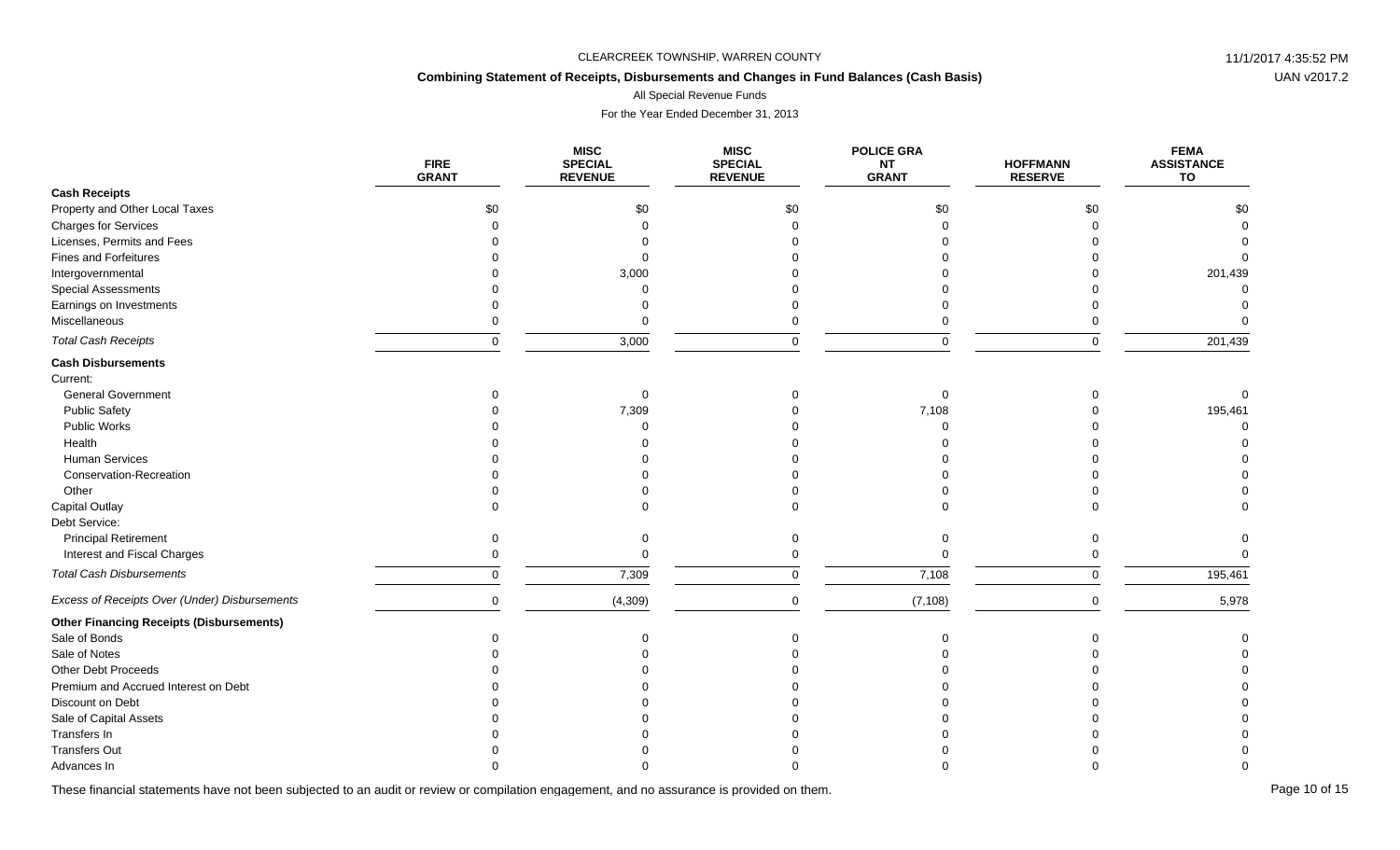# **Combining Statement of Receipts, Disbursements and Changes in Fund Balances (Cash Basis)**

### All Special Revenue Funds

|                                                       | <b>FIRE</b><br><b>GRANT</b> | <b>MISC</b><br><b>SPECIAL</b><br><b>REVENUE</b> | <b>MISC</b><br><b>SPECIAL</b><br><b>REVENUE</b> | <b>POLICE GRA</b><br><b>NT</b><br><b>GRANT</b> | <b>HOFFMANN</b><br><b>RESERVE</b> | <b>FEMA</b><br><b>ASSISTANCE</b><br>TO |
|-------------------------------------------------------|-----------------------------|-------------------------------------------------|-------------------------------------------------|------------------------------------------------|-----------------------------------|----------------------------------------|
| Advances Out                                          |                             |                                                 |                                                 |                                                |                                   |                                        |
| <b>Other Financing Sources</b>                        |                             |                                                 |                                                 |                                                |                                   |                                        |
| <b>Other Financing Uses</b>                           |                             |                                                 |                                                 |                                                |                                   |                                        |
| <b>Total Other Financing Receipts (Disbursements)</b> |                             |                                                 |                                                 |                                                |                                   |                                        |
| Special Item                                          |                             |                                                 |                                                 |                                                |                                   |                                        |
| Extraordinary Item                                    |                             |                                                 |                                                 |                                                |                                   |                                        |
| Net Change in Fund Cash Balances                      |                             | (4,309)                                         | 0                                               | (7, 108)                                       |                                   | 5,978                                  |
| Fund Cash Balances, January 1                         |                             | 7,897                                           | 8,433                                           | 7,213                                          | 2,942                             |                                        |
| Fund Cash Balances, December 31                       |                             |                                                 |                                                 |                                                |                                   |                                        |
| Nonspendable                                          |                             |                                                 |                                                 |                                                |                                   |                                        |
| Restricted                                            |                             | 3,588                                           | 8,433                                           | 105                                            | 2,942                             | 5,978                                  |
| Committed                                             |                             |                                                 |                                                 |                                                |                                   |                                        |
| Assigned                                              |                             |                                                 |                                                 |                                                |                                   |                                        |
| Unassigned (Deficit)                                  |                             |                                                 |                                                 |                                                |                                   |                                        |
| Fund Cash Balances, December 31                       | \$0                         | \$3,588                                         | \$8,433                                         | \$105                                          | \$2,942                           | \$5,978                                |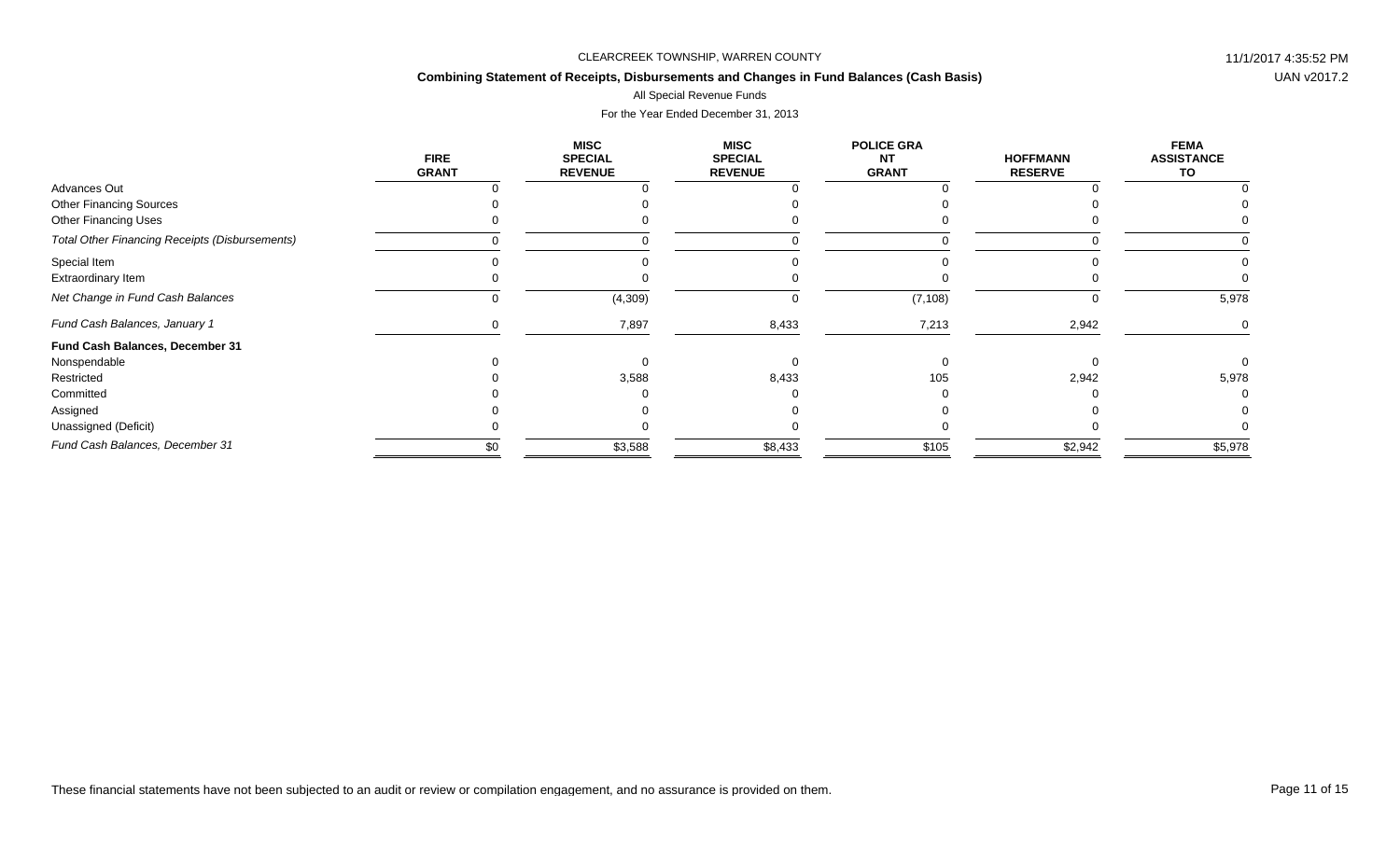# **Combining Statement of Receipts, Disbursements and Changes in Fund Balances (Cash Basis)**

All Special Revenue Funds

|                                                                | <b>FIRE</b><br><b>GRANT</b> | <b>MISC</b><br><b>SPECIAL</b><br><b>REVENUE</b> | <b>MISC</b><br><b>SPECIAL</b><br><b>REVENUE</b> | <b>POLICE GRA</b><br><b>NT</b><br><b>GRANT</b> | <b>HOFFMANN</b><br><b>RESERVE</b> | <b>FEMA</b><br><b>ASSISTANCE</b><br>TO |
|----------------------------------------------------------------|-----------------------------|-------------------------------------------------|-------------------------------------------------|------------------------------------------------|-----------------------------------|----------------------------------------|
| <b>GASB 54 Worksheet/Note Disclosure</b>                       |                             |                                                 |                                                 |                                                |                                   |                                        |
| Net Change in Fund Cash Balances                               | \$0                         | (\$4,309)                                       | \$0                                             | (\$7,108)                                      | \$0                               | \$5,978                                |
| Fund Cash Balances, January 1                                  | $\mathbf 0$                 | 7,897                                           | 8,433                                           | 7,213                                          | 2,942                             | $\Omega$                               |
| Fund Cash Balances, December 31                                | \$0                         | \$3,588                                         | \$8,433                                         | \$105                                          | \$2,942                           | \$5,978                                |
| <b>Fund Balances</b><br>Amounts identified as:<br>Nonspendable |                             |                                                 |                                                 |                                                |                                   |                                        |
| <b>Total Nonspendable</b>                                      | $\mathbf 0$                 | $\Omega$                                        | $\mathbf 0$                                     | $\Omega$                                       | $\Omega$                          | $\Omega$                               |
| Restricted for:                                                |                             |                                                 |                                                 |                                                |                                   |                                        |
| capital projects                                               | \$0                         | \$0                                             | \$0                                             | \$0                                            | \$0                               | \$0                                    |
| Drug and Alcohol Education and Enforcement                     |                             |                                                 |                                                 |                                                |                                   | $\Omega$                               |
| <b>Emergency Medical Services</b>                              |                             | 3,588                                           |                                                 |                                                |                                   | $\Omega$                               |
| Fire Operations                                                |                             |                                                 |                                                 |                                                |                                   | 5,978                                  |
| government vending                                             |                             |                                                 |                                                 |                                                |                                   |                                        |
| police education                                               |                             |                                                 |                                                 |                                                |                                   |                                        |
| <b>Police Operations</b>                                       |                             |                                                 |                                                 | 105                                            |                                   |                                        |
| <b>Recreation Programs</b>                                     |                             |                                                 | $\Omega$                                        |                                                | 2,942                             |                                        |
| Road and Bridge Maintenance and Improvements                   |                             |                                                 | 8,433                                           |                                                |                                   |                                        |
| <b>Street Lighting Districts</b>                               |                             |                                                 | $\mathbf 0$                                     |                                                |                                   |                                        |
| <b>Total Restricted</b>                                        | $\Omega$                    | 3,588                                           | 8,433                                           | 105                                            | 2,942                             | 5,978                                  |
| Committed to:                                                  |                             |                                                 |                                                 |                                                |                                   |                                        |
| <b>Total Committed</b>                                         | $\mathbf 0$                 | $\Omega$                                        | $\mathbf 0$                                     | $\mathbf 0$                                    | $\Omega$                          | $\mathbf 0$                            |
| Assigned to:                                                   |                             |                                                 |                                                 |                                                |                                   |                                        |
| <b>Total Assigned</b>                                          | 0                           | $\Omega$                                        | $\mathsf 0$                                     | 0                                              | $\Omega$                          | $\mathbf 0$                            |
| Unassigned                                                     | $\mathbf 0$                 | $\Omega$                                        | $\mathbf 0$                                     | 0                                              |                                   | $\Omega$                               |
| Total Fund Cash Balances, December 31                          | \$0                         | \$3,588                                         | \$8,433                                         | \$105                                          | \$2,942                           | \$5,978                                |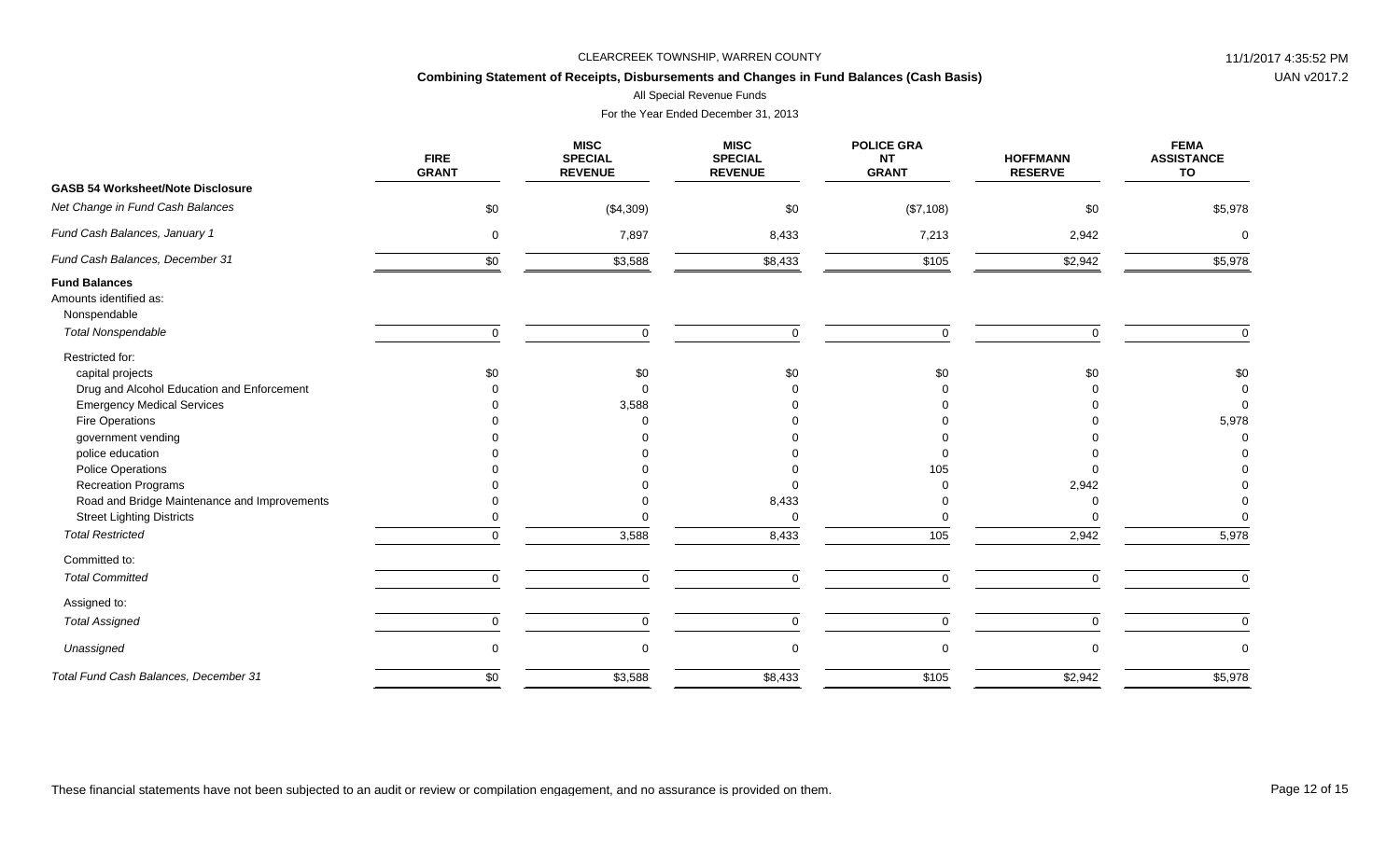# **Combining Statement of Receipts, Disbursements and Changes in Fund Balances (Cash Basis)**

UAN v2017.2

All Special Revenue Funds

For the Year Ended December 31, 2013

|                                                 | <b>FEMA</b><br><b>SAFER</b> | <b>SPECIAL REVENUE</b><br><b>TOTAL</b> |
|-------------------------------------------------|-----------------------------|----------------------------------------|
| <b>Cash Receipts</b>                            |                             |                                        |
| Property and Other Local Taxes                  | \$0                         | \$6,879,157                            |
| <b>Charges for Services</b>                     | 0                           | 517,667                                |
| Licenses, Permits and Fees                      | 0                           | 56,552                                 |
| <b>Fines and Forfeitures</b>                    | 0                           | 5,438                                  |
| Intergovernmental                               | 83,153                      | 1,470,838                              |
| <b>Special Assessments</b>                      | 0                           | 155,516                                |
| Earnings on Investments                         | 0                           | 247                                    |
| Miscellaneous                                   | 0                           | 113,814                                |
| <b>Total Cash Receipts</b>                      | 83,153                      | 9,199,229                              |
| <b>Cash Disbursements</b>                       |                             |                                        |
| Current:                                        |                             |                                        |
| <b>General Government</b>                       | $\Omega$                    | 3,275                                  |
| <b>Public Safety</b>                            | 156,783                     | 8,024,082                              |
| <b>Public Works</b>                             | 0                           | 929,008                                |
| Health                                          | 0                           | 0                                      |
| <b>Human Services</b>                           | 0                           | 0                                      |
| Conservation-Recreation                         | 0                           | 0                                      |
| Other                                           | 0                           | 0                                      |
| Capital Outlay                                  | 0                           | 326,768                                |
| Debt Service:                                   |                             |                                        |
| <b>Principal Retirement</b>                     | 0                           | 0                                      |
| Interest and Fiscal Charges                     | 0                           | 0                                      |
| <b>Total Cash Disbursements</b>                 | 156,783                     | 9,283,133                              |
| Excess of Receipts Over (Under) Disbursements   | (73, 630)                   | (83,904)                               |
| <b>Other Financing Receipts (Disbursements)</b> |                             |                                        |
| Sale of Bonds                                   | $\mathbf 0$                 | 0                                      |
| Sale of Notes                                   | 0                           | 0                                      |
| <b>Other Debt Proceeds</b>                      | 0                           | 0                                      |
| Premium and Accrued Interest on Debt            | 0                           | 0                                      |
| Discount on Debt                                | 0                           | 0                                      |
| Sale of Capital Assets                          | 0                           | 0                                      |
| <b>Transfers In</b>                             | 0                           | 0                                      |
| <b>Transfers Out</b>                            | 0                           | 0                                      |
| Advances In                                     | 0                           | 0                                      |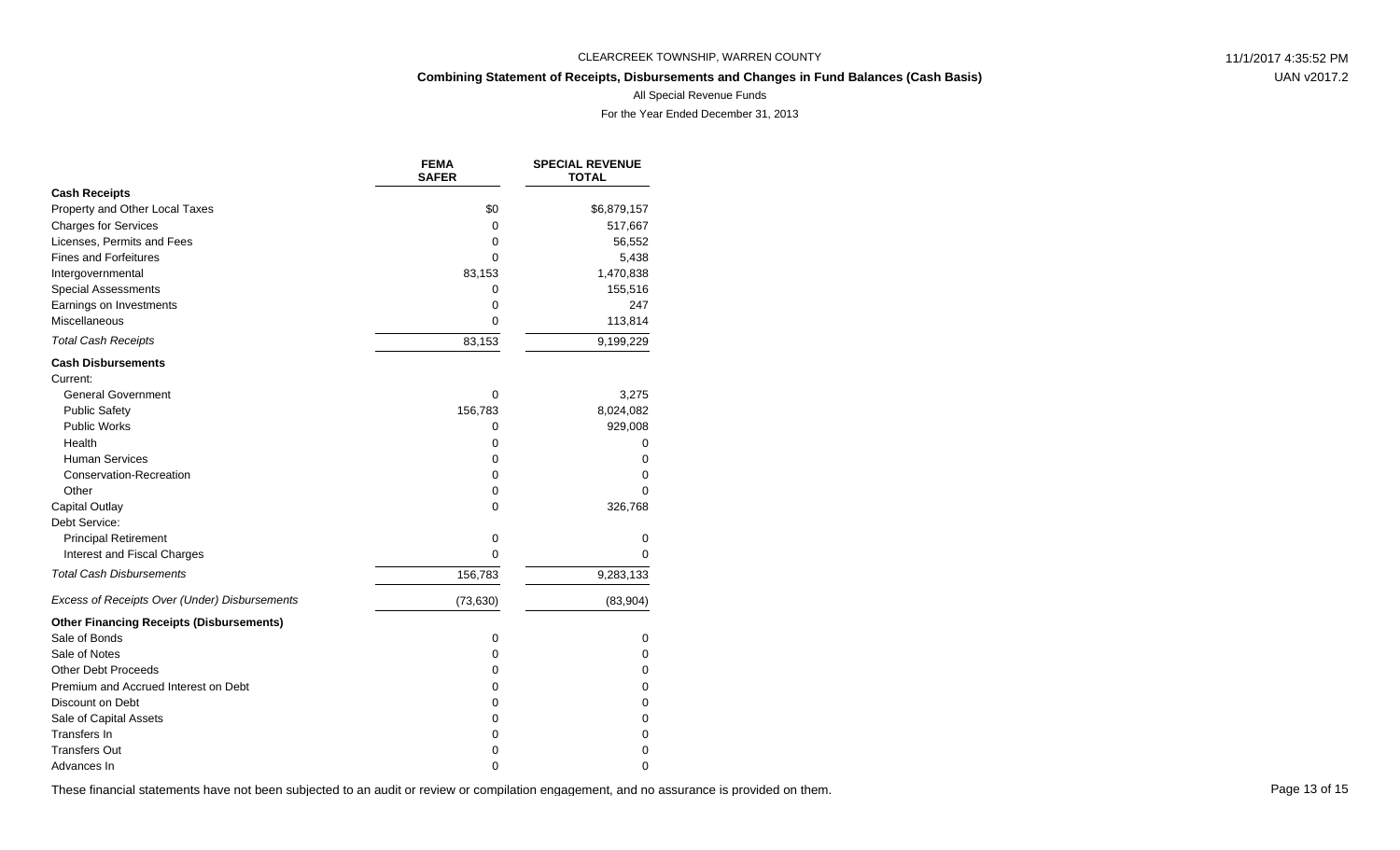# **Combining Statement of Receipts, Disbursements and Changes in Fund Balances (Cash Basis)**

UAN v2017.2

#### All Special Revenue Funds

|                                                       | <b>FEMA</b><br><b>SAFER</b> | <b>SPECIAL REVENUE</b><br><b>TOTAL</b> |
|-------------------------------------------------------|-----------------------------|----------------------------------------|
| Advances Out                                          | O                           | 0                                      |
| <b>Other Financing Sources</b>                        | O                           |                                        |
| <b>Other Financing Uses</b>                           | 0                           |                                        |
| <b>Total Other Financing Receipts (Disbursements)</b> | 0                           | 0                                      |
| Special Item                                          | 0                           |                                        |
| Extraordinary Item                                    | 0                           |                                        |
| Net Change in Fund Cash Balances                      | (73, 630)                   | (83,904)                               |
| Fund Cash Balances, January 1                         | 73,630                      | 12,463,712                             |
| <b>Fund Cash Balances, December 31</b>                |                             |                                        |
| Nonspendable                                          | 0                           | $\Omega$                               |
| Restricted                                            | 0                           | 12,379,808                             |
| Committed                                             |                             |                                        |
| Assigned                                              |                             |                                        |
| Unassigned (Deficit)                                  | 0                           |                                        |
| Fund Cash Balances, December 31                       | \$0                         | \$12,379,808                           |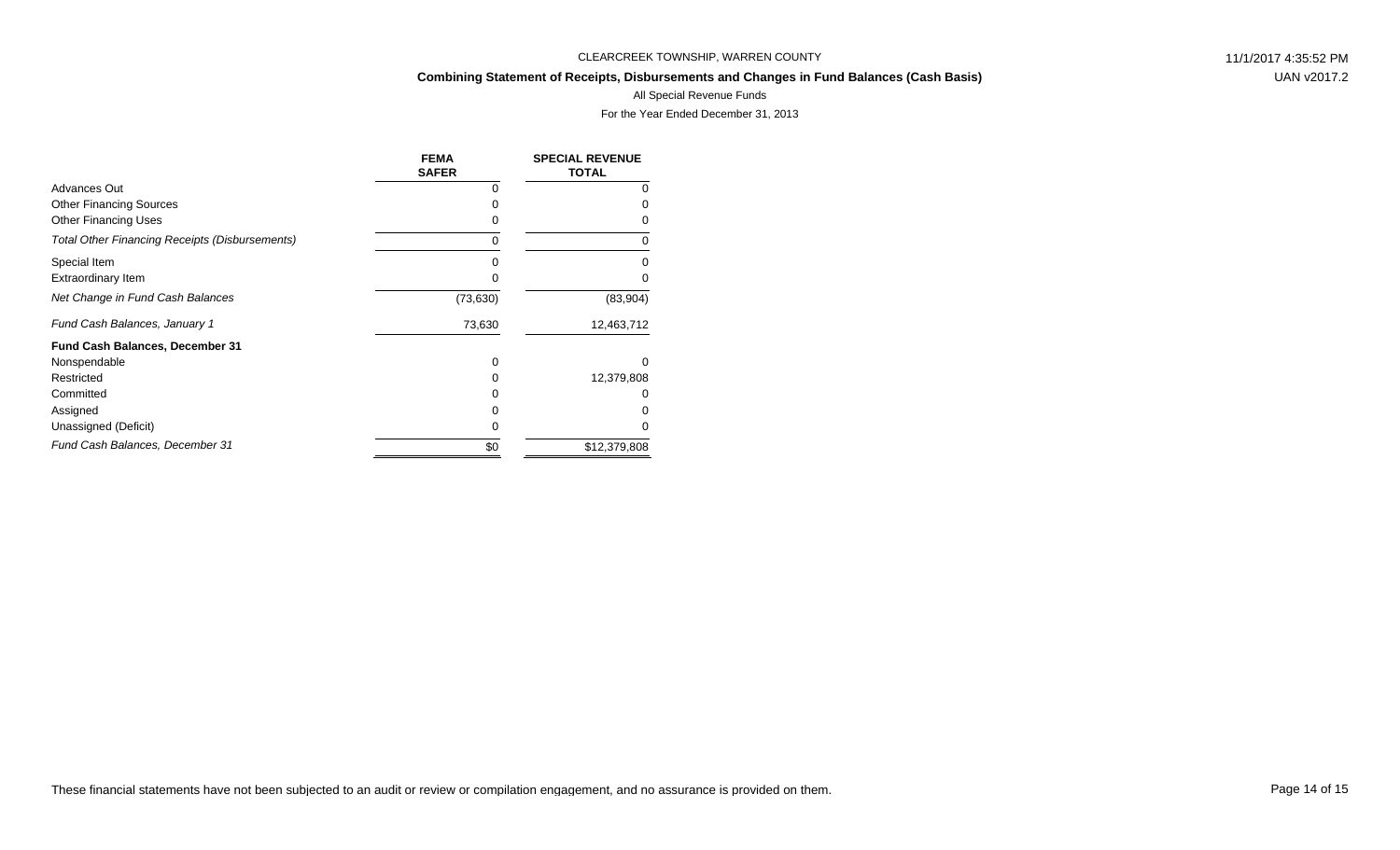# **Combining Statement of Receipts, Disbursements and Changes in Fund Balances (Cash Basis)**

UAN v2017.2

#### All Special Revenue Funds

|                                                                                 | <b>FEMA</b><br><b>SAFER</b> | <b>SPECIAL REVENUE</b><br><b>TOTAL</b> |
|---------------------------------------------------------------------------------|-----------------------------|----------------------------------------|
| <b>GASB 54 Worksheet/Note Disclosure</b>                                        |                             |                                        |
| Net Change in Fund Cash Balances                                                | (\$73,630)                  | (\$83,904)                             |
| Fund Cash Balances, January 1                                                   | 73,630                      | 12,463,712                             |
| Fund Cash Balances, December 31                                                 | \$0                         | \$12,379,808                           |
| <b>Fund Balances</b><br>Amounts identified as:<br>Nonspendable                  |                             |                                        |
| <b>Total Nonspendable</b>                                                       | $\mathbf 0$                 | $\mathbf 0$                            |
| Restricted for:                                                                 |                             |                                        |
| capital projects                                                                | \$0                         | \$0                                    |
| Drug and Alcohol Education and Enforcement<br><b>Emergency Medical Services</b> | 0<br>0                      | 5,000<br>824,756                       |
| <b>Fire Operations</b>                                                          | 0                           | 7,164,984                              |
| government vending                                                              | 0                           | 1,280                                  |
| police education                                                                | 0                           | 699                                    |
| <b>Police Operations</b>                                                        | 0                           | 3,562,169                              |
| <b>Recreation Programs</b>                                                      | 0                           | 5,442                                  |
| Road and Bridge Maintenance and Improvements                                    | 0                           | 764,745                                |
| <b>Street Lighting Districts</b>                                                | 0                           | 50,733                                 |
| <b>Total Restricted</b>                                                         | 0                           | 12,379,808                             |
| Committed to:                                                                   |                             |                                        |
| <b>Total Committed</b>                                                          | $\mathbf 0$                 | $\mathbf 0$                            |
| Assigned to:                                                                    |                             |                                        |
| <b>Total Assigned</b>                                                           | 0                           | 0                                      |
| Unassigned                                                                      | $\mathbf 0$                 | $\mathbf 0$                            |
| Total Fund Cash Balances, December 31                                           | \$0                         | \$12,379,808                           |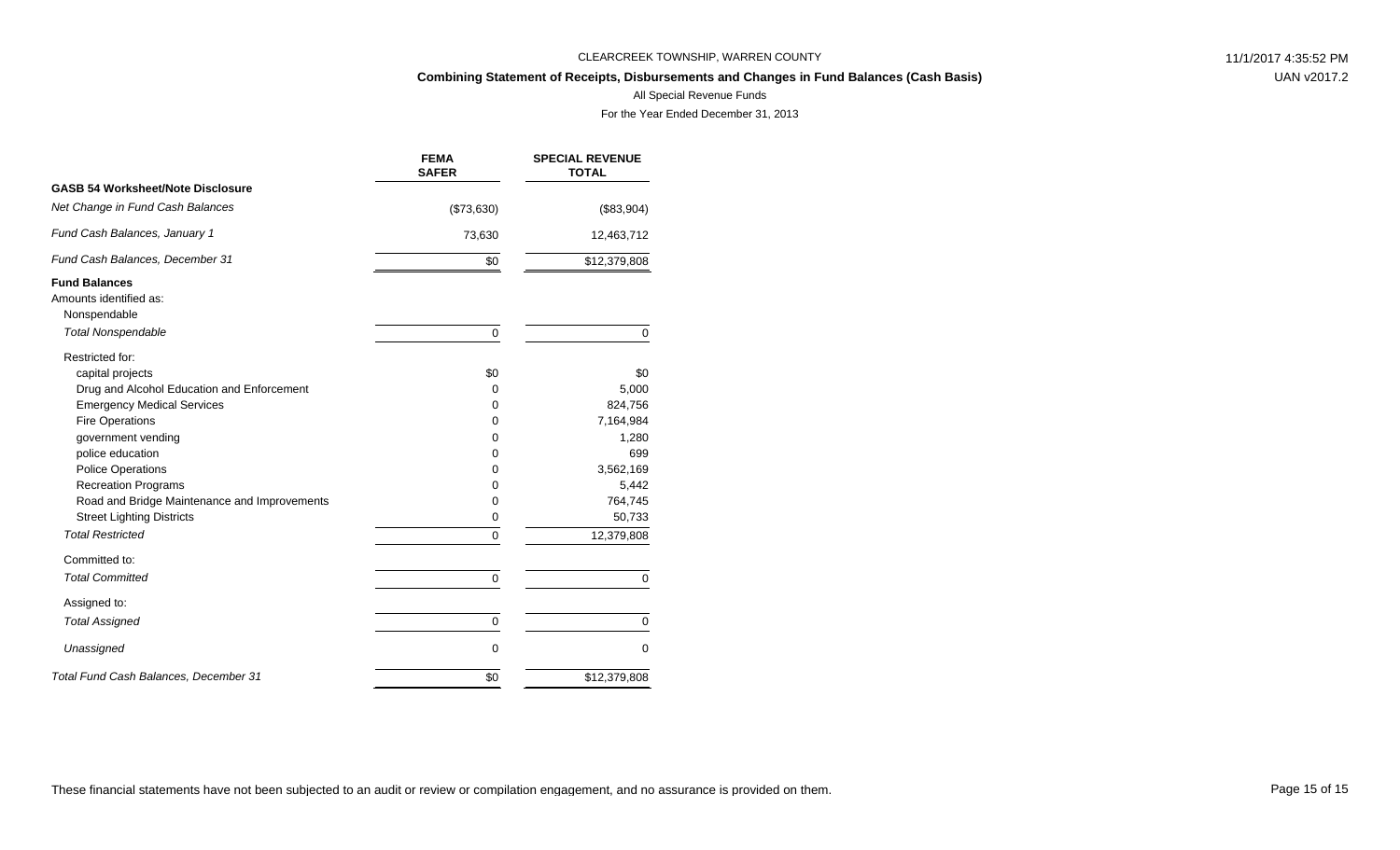# **Combining Statement of Receipts, Disbursements and Changes in Fund Balances (Cash Basis)**

UAN v2017.2

### All Capital Projects Funds

For the Year Ended December 31, 2013

|                                                 | <b>MISC</b><br><b>CAPITAL</b><br><b>PROJECTS</b> | <b>CAPITAL PROJECTS</b><br><b>TOTAL</b> |
|-------------------------------------------------|--------------------------------------------------|-----------------------------------------|
| <b>Cash Receipts</b>                            |                                                  |                                         |
| Property and Other Local Taxes                  | \$0                                              | \$0                                     |
| <b>Charges for Services</b>                     | 0                                                | 0                                       |
| Licenses, Permits and Fees                      | 0                                                | $\Omega$                                |
| <b>Fines and Forfeitures</b>                    | 0                                                | $\Omega$                                |
| Intergovernmental                               | 0                                                | $\Omega$                                |
| <b>Special Assessments</b>                      | 0                                                | 0                                       |
| Earnings on Investments                         | 0                                                | 0                                       |
| Miscellaneous                                   | 0                                                | 0                                       |
| <b>Total Cash Receipts</b>                      | 0                                                | $\Omega$                                |
| <b>Cash Disbursements</b>                       |                                                  |                                         |
| Current:                                        |                                                  |                                         |
| <b>General Government</b>                       | $\mathbf 0$                                      | 0                                       |
| <b>Public Safety</b>                            | 0                                                | $\Omega$                                |
| Public Works                                    | 0                                                | 0                                       |
| Health                                          | 0                                                | 0                                       |
| <b>Human Services</b>                           | 0                                                | $\Omega$                                |
| <b>Conservation-Recreation</b>                  | 0                                                | 0                                       |
| Other                                           | 0                                                | 0                                       |
| <b>Capital Outlay</b>                           | 0                                                | 0                                       |
| Debt Service:                                   |                                                  |                                         |
| <b>Principal Retirement</b>                     | $\mathbf 0$                                      | 0                                       |
| Interest and Fiscal Charges                     | 0                                                | 0                                       |
| <b>Total Cash Disbursements</b>                 | 0                                                | 0                                       |
| Excess of Receipts Over (Under) Disbursements   | 0                                                | 0                                       |
| <b>Other Financing Receipts (Disbursements)</b> |                                                  |                                         |
| Sale of Bonds                                   | 0                                                | 0                                       |
| Sale of Notes                                   | 0                                                | $\Omega$                                |
| <b>Other Debt Proceeds</b>                      | 0                                                | 0                                       |
| Premium and Accrued Interest on Debt            | 0                                                | 0                                       |
| Discount on Debt                                | 0                                                | $\mathbf 0$                             |
| Sale of Capital Assets                          | 0                                                | 0                                       |
| Transfers In                                    | 0                                                | 0                                       |
| <b>Transfers Out</b>                            | 0                                                | 0                                       |
| Advances In                                     | $\Omega$                                         | $\Omega$                                |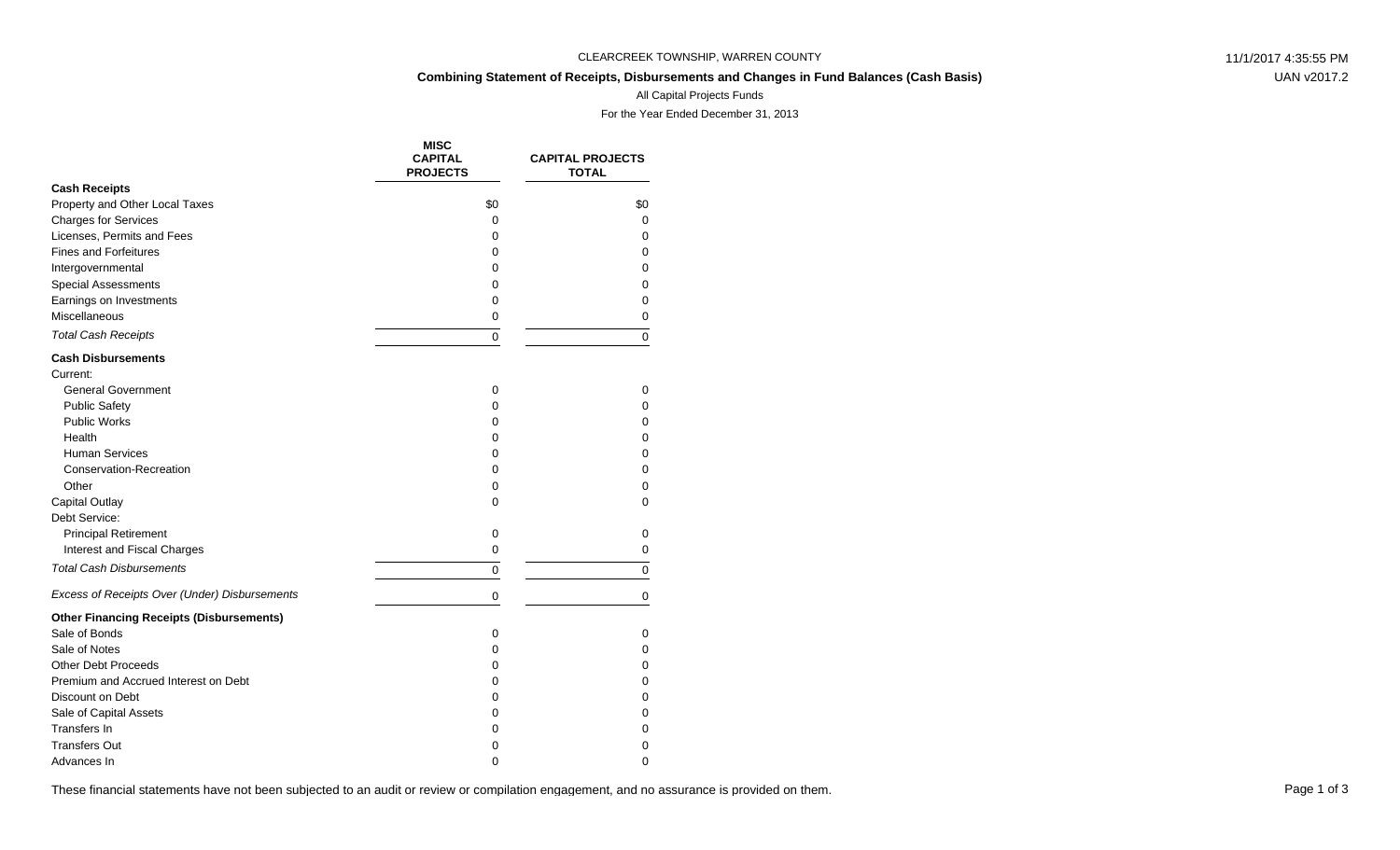#### **Combining Statement of Receipts, Disbursements and Changes in Fund Balances (Cash Basis)**

UAN v2017.2

# All Capital Projects Funds

|                                                       | <b>MISC</b><br><b>CAPITAL</b><br><b>PROJECTS</b> | <b>CAPITAL PROJECTS</b><br><b>TOTAL</b> |
|-------------------------------------------------------|--------------------------------------------------|-----------------------------------------|
| Advances Out                                          | O                                                | O                                       |
| <b>Other Financing Sources</b>                        | O                                                |                                         |
| <b>Other Financing Uses</b>                           |                                                  |                                         |
| <b>Total Other Financing Receipts (Disbursements)</b> | 0                                                | O                                       |
| Special Item                                          | O                                                |                                         |
| Extraordinary Item                                    | 0                                                | n                                       |
| Net Change in Fund Cash Balances                      | 0                                                | $\Omega$                                |
| Fund Cash Balances, January 1                         | 0                                                | 0                                       |
| Fund Cash Balances, December 31                       |                                                  |                                         |
| Nonspendable                                          | 0                                                | 0                                       |
| Restricted                                            |                                                  |                                         |
| Committed                                             |                                                  |                                         |
| Assigned                                              |                                                  |                                         |
| Unassigned (Deficit)                                  | 0                                                | Ω                                       |
| Fund Cash Balances, December 31                       | \$0                                              | \$0                                     |